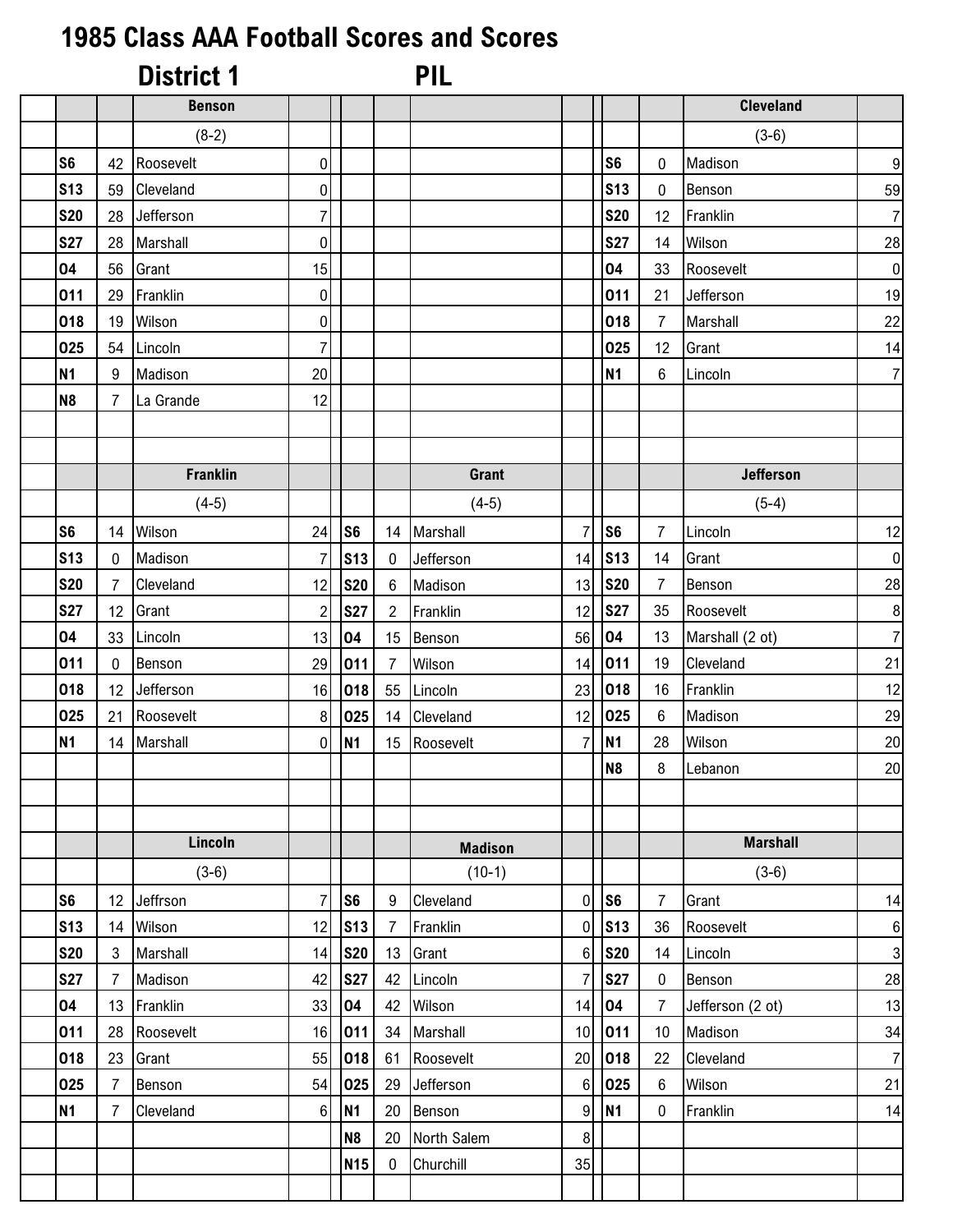|                 |                 | <b>Roosevelt</b>        |                |                |                |                         |     |                |                | Wilson                  |                  |
|-----------------|-----------------|-------------------------|----------------|----------------|----------------|-------------------------|-----|----------------|----------------|-------------------------|------------------|
|                 |                 | $(0-9)$                 |                |                |                |                         |     |                |                | $(5-5)$                 |                  |
| S <sub>6</sub>  | 0               | Benson                  | 42             |                |                |                         |     | S <sub>6</sub> | 24             | Franklin                | 14               |
| <b>S13</b>      | $6\phantom{1}6$ | Marshall                | 36             |                |                |                         |     | <b>S13</b>     | 12             | Lincoln                 | 14               |
| <b>S20</b>      | 8               | Wilson                  | 35             |                |                |                         |     | <b>S20</b>     | 35             | Roosevelt               | $\bf 8$          |
| <b>S27</b>      | 8               | Jefferson               | 35             |                |                |                         |     | <b>S27</b>     | 28             | Cleveland               | 14               |
| 04              | 0               | Cleveland               | 33             |                |                |                         |     | 04             | 14             | Madison                 | 42               |
| 011             | 16              | Lincoln                 | 28             |                |                |                         |     | 011            | 14             | Grant                   | $\overline{7}$   |
| 018             | 20              | Madison                 | 61             |                |                |                         |     | 018            | $\pmb{0}$      | Benson                  | 19               |
| 025             | 8               | Franklin                | 21             |                |                |                         |     | 025            | 21             | Marshall                | $\boldsymbol{6}$ |
| <b>N1</b>       | $\overline{7}$  | Grant                   | 15             |                |                |                         |     | <b>N1</b>      | 20             | Jefferson               | 28               |
|                 |                 |                         |                |                |                |                         |     | N <sub>8</sub> | 20             | Gresham                 | 39               |
|                 |                 |                         |                |                |                |                         |     |                |                |                         |                  |
|                 |                 | <b>District 2</b>       |                |                |                | <b>Metro</b>            |     |                |                |                         |                  |
|                 |                 | <b>Aloha</b>            |                |                |                | <b>Beaverton</b>        |     |                |                | <b>Central Catholic</b> |                  |
|                 |                 | $(5-5)$                 |                |                |                | $(2-7)$                 |     |                |                | $(2-7)$                 |                  |
| S <sub>6</sub>  | 6               | Lakeridge               | 21             | S <sub>6</sub> | 5              | Lake Oswego             | 6   | S <sub>6</sub> | 17             | Newberg                 | $\,6\,$          |
| <b>S13</b>      | 19              | <b>West Linn</b>        | 7              | <b>S13</b>     |                | 16 Putnam               | 27  | <b>S13</b>     | 19             | <b>Barlow</b>           | 28               |
| <b>S20</b>      | 14              | Glencoe                 | 30             | <b>S20</b>     | $\overline{7}$ | Jesuit                  | 23  | <b>S20</b>     | $\,6$          | Sunset                  | 41               |
| <b>S27</b>      | 33              | <b>Central Catholic</b> | 16             | <b>S27</b>     | 14             | Hillsboro               | 34  | <b>S27</b>     | 16             | Aloha                   | 33               |
| 04              | 0               | Sunset                  | 7              | 04             | $\overline{7}$ | Glencoe                 | 21  | 04             | 34             | Hillsboro               | 26               |
| 011             | 16              | Tigard                  | 14             | 011            | 31             | <b>Central Catholic</b> |     | 011            | $\overline{7}$ | Beaverton               | 31               |
| 018             | 14              | Beaverton               | (2 O T) 21     | 018            | 21             | Aloha                   | )14 | 018            | 12             | Jesuit                  | 22               |
| 025             | 31              | Jesuit                  | 21             | 025            | 7              | Sunset                  | 17  | 025            | $\,6$          | Tigard                  | 41               |
| <b>N1</b>       | 32              | Hillsboro               | 26             | <b>N1</b>      |                | 14 Tigard               | 21  | <b>N1</b>      | 18             | Glencoe                 | 49               |
| N <sub>8</sub>  |                 | 14 Churchill            | 36             |                |                |                         |     |                |                |                         |                  |
|                 |                 |                         |                |                |                |                         |     |                |                |                         |                  |
|                 |                 | Glencoe                 |                |                |                |                         |     |                |                | <b>Hillsboro</b>        |                  |
|                 |                 | $(3-6)$                 |                |                |                |                         |     |                |                | $(5-5)$                 |                  |
| S <sub>6</sub>  | 10 <sup>°</sup> | Putnam                  | 21             |                |                |                         |     | S <sub>6</sub> | 31             | McMinnville             | $\overline{7}$   |
| S <sub>13</sub> | $\overline{7}$  | <b>Forest Grove</b>     | 28             |                |                |                         |     | <b>S13</b>     | 43             | Molalla                 | $\overline{0}$   |
| <b>S20</b>      | 30              | Aloha                   | 14             |                |                |                         |     | <b>S20</b>     | $\overline{7}$ | Tigard                  | 37               |
| <b>S27</b>      | 27              | Jesuit                  | 28             |                |                |                         |     | <b>S27</b>     | 34             | Beaverton               | 14               |
| 04              | 21              | Beaverton               | $\overline{7}$ |                |                |                         |     | 04             | 26             | <b>Central Catholic</b> | 34               |
| 011             | $\overline{7}$  | Sunset                  | 21             |                |                |                         |     | 011            | 22             | Jesuit                  | 17               |
| 018             | 13              | Tigard                  | 17             |                |                |                         |     | 018            | $\overline{7}$ | Sunset                  | 35               |
| 025             | $\pmb{0}$       | Hillsboro               | 23             |                |                |                         |     | 025            | 23             | Glencoe                 | $\mathbf 0$      |
| <b>N1</b>       | 49              | <b>Central Catholic</b> | 18             |                |                |                         |     | <b>N1</b>      | 26             | Aloha                   | 32               |
|                 |                 |                         |                |                |                |                         |     | <b>N8</b>      | 20             | Pendleton               | 29               |
|                 |                 |                         |                |                |                |                         |     |                |                |                         |                  |
|                 |                 |                         |                |                |                |                         |     |                |                |                         |                  |
|                 |                 |                         |                |                |                |                         |     |                |                |                         |                  |
|                 |                 |                         |                |                |                |                         |     |                |                |                         |                  |
|                 |                 |                         |                |                |                |                         |     |                |                |                         |                  |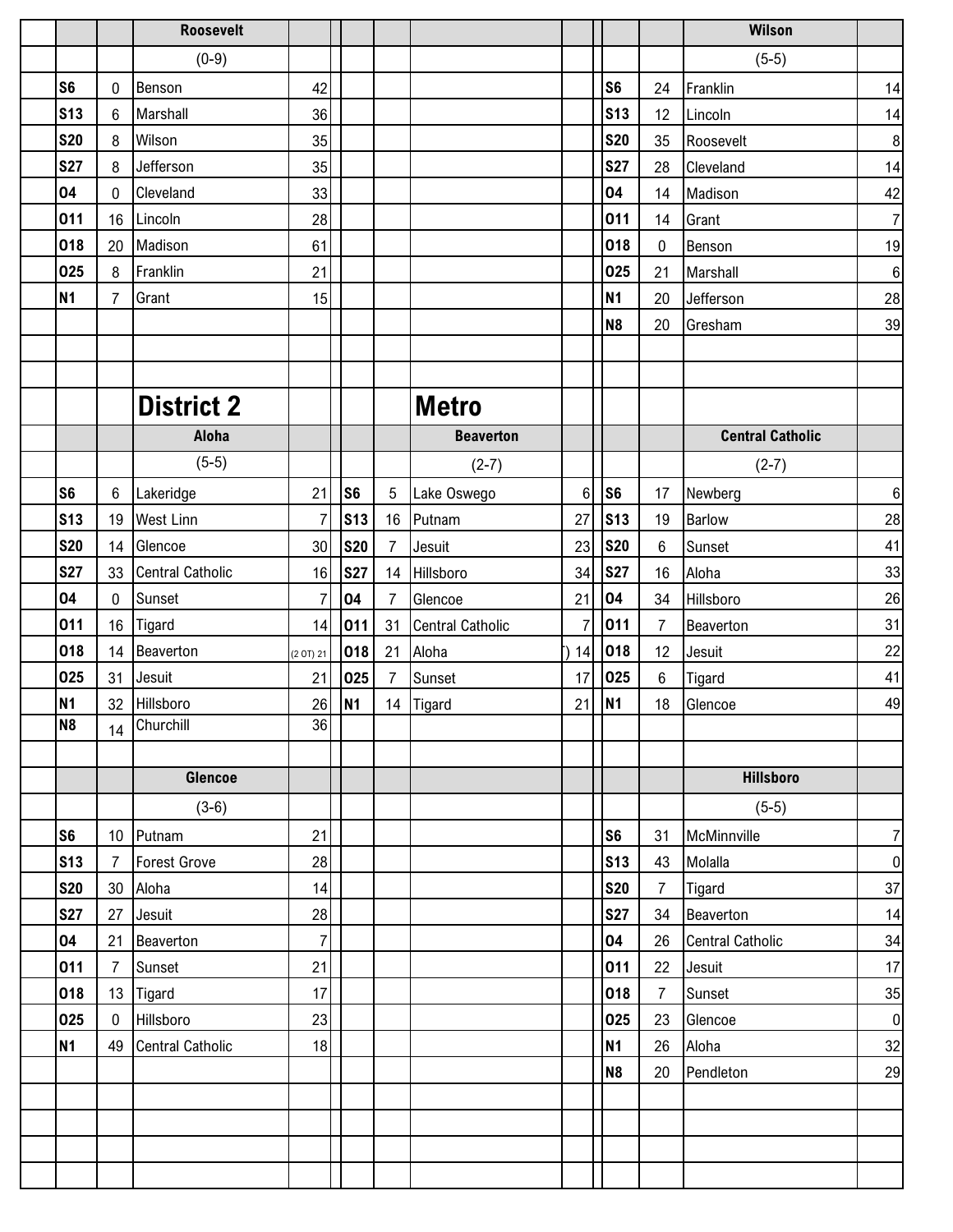|                |                | <b>Jesuit</b>           |                 |                |                | <b>Sunset</b>           |                  |                 |             | <b>Tigard</b>           |                  |
|----------------|----------------|-------------------------|-----------------|----------------|----------------|-------------------------|------------------|-----------------|-------------|-------------------------|------------------|
|                |                | $(4=5)$                 |                 |                |                | $(7-3)$                 |                  |                 |             | $(9-3)$                 |                  |
| S <sub>6</sub> | 26             | Sandy                   | 22              | S <sub>6</sub> | 7              | Milwaukie               | 8                | S <sub>6</sub>  | 13          | <b>Dallas</b>           | 15               |
| <b>S13</b>     | $\mathbf 0$    | Milwaukie               | 40              | <b>S13</b>     | 26             | Lakeridge               | 19               | <b>S13</b>      | 23          | Canby                   | $\pmb{0}$        |
| <b>S20</b>     | 23             | Beaverton               | 7               | <b>S20</b>     | 41             | <b>Central Catholic</b> | 6                | <b>S20</b>      | 37          | Hillsboro               | $\overline{7}$   |
| <b>S27</b>     | 28             | Glencoe                 | 27              | <b>S27</b>     | 8              | Tigard                  | 23               | <b>S27</b>      | 23          | Sunset                  | 8                |
| 04             | 13             | Tigard                  | 35              | 04             | 7              | Aloha                   | $\mathbf{0}$     | 04              | 35          | Jesuit                  | 13               |
| 011            | 17             | Hillsboro               | 22              | 011            | 21             | Glencoe                 |                  | 011             | 14          | Aloha                   | 16               |
| 018            | 22             | <b>Central Catholic</b> | 12              | 018            | 35             | Hillsboro               |                  | 018             | 17          | Glencoe                 | 13               |
| 025            | 21             | Aloha                   | 31              | 025            | 17             | Beaverton               | 7                | 025             | 41          | <b>Central Catholic</b> | $\,6\,$          |
| <b>N1</b>      | 24             | Sunset                  | 34              | <b>N1</b>      | 34             | Jesuit                  | 24               | <b>N1</b>       | 21          | Beaverton               | 14               |
|                |                |                         |                 | N <sub>8</sub> | 20             | <b>Mountain View</b>    | 21               | N <sub>8</sub>  | 27          | <b>Crescent Valley</b>  | $\bf 8$          |
|                |                |                         |                 |                |                |                         |                  | <b>N15</b>      | 21          | La Grande               | $\boldsymbol{0}$ |
|                |                |                         |                 |                |                |                         |                  | <b>N22</b>      | 18          | Lakeridge               | 27               |
|                |                |                         |                 |                |                |                         |                  |                 |             |                         |                  |
|                |                | <b>District 3</b>       |                 |                |                | Mt. Hood                |                  |                 |             |                         |                  |
|                |                | <b>Barlow</b>           |                 |                |                | <b>Centennial</b>       |                  |                 |             | Columbia                |                  |
|                |                | $(6-4)$                 |                 |                |                | $(3-6)$                 |                  |                 |             |                         |                  |
| S <sub>6</sub> | 30             | Parkrose                | 19              | S <sub>6</sub> | 7              | Columbia                | 27               | S <sub>6</sub>  | 27          | Centennial              | 7                |
| <b>S13</b>     | 28             | <b>Central Catholic</b> | 19              | <b>S13</b>     | 10             | David Douglas           | 15               | S <sub>13</sub> | 34          | Sandy                   | 0                |
| <b>S20</b>     | 33             | Reynolds                | $\overline{0}$  | <b>S20</b>     | 9              | Gresham                 | 26               | <b>S20</b>      |             |                         |                  |
| <b>S27</b>     | 19             | The Dalles              | 12              | <b>S27</b>     | 20             | Parkrose                | 0                | <b>S27</b>      | 33          | David Douglas           | 16               |
| 04             | $\overline{7}$ | Gresham                 | 27              | 04             | 12             | Sandy                   | $\mathbf{0}$     | 04              | 36          | Reynolds                | 0                |
| 011            | 25             | David Douglas           | 17              | 011            | 6              | Milwaukie               | 30               | 011             |             |                         |                  |
| 018            | 28             | Centennial              | $\overline{0}$  | 018            | 0              | <b>Barlow</b>           | 28               | 018             | 13          | Gresham                 | 21               |
| 025            | 13             | Sandy                   | 14              | 025            | 27             | Reynolds                | 6                | 025             |             | Parkrose                |                  |
| N <sub>1</sub> | 27             | Columbia                |                 | 29 N1          |                | 12 The Dalles           |                  | 35 N1           | 29          | <b>Barlow</b>           | 27               |
| N <sub>8</sub> | $\overline{7}$ | Lakeridge               | 33              |                |                |                         |                  |                 |             |                         |                  |
|                |                |                         |                 |                |                |                         |                  |                 |             |                         |                  |
|                |                | <b>David Douglas</b>    |                 |                |                | Gresham                 |                  |                 |             | <b>Parkrose</b>         |                  |
|                |                | $(6-4)$                 |                 |                |                | $(11-1)$                |                  |                 |             | $(2-6)$                 |                  |
| S <sub>6</sub> | 29             | The Dalles              | $6\phantom{.}$  | S <sub>6</sub> | 33             | Reynolds                | 0                | S <sub>6</sub>  | 19          | <b>Barlow</b>           | $30\,$           |
| <b>S13</b>     | 15             | Centennial              | 10 <sup>1</sup> | <b>S13</b>     | 47             | The Dalles              | 14               | S <sub>13</sub> | 20          | Reynolds                | 10               |
| <b>S20</b>     | 21             | Sandy                   | 14              | <b>S20</b>     | 26             | Centennial              | 9                | <b>S20</b>      | 13          | The Dalles              | $9\,$            |
| <b>S27</b>     | 16             | Columbia                | 33              | <b>S27</b>     | 48             | Sandy                   | 8                | <b>S27</b>      | 0           | Centennial              | $20\,$           |
| 04             | 42             | Reynolds                | $\overline{0}$  | 04             | 27             | Barlow                  | 7                | 04              | 0           | Gresham                 | 48               |
| 011            | 17             | <b>Barlow</b>           | 25              | 011            | 48             | Parkrose                | 0                | 011             | 6           | Sandy                   | 36               |
| 018            | 21             | Newberg                 | $6 \mid$        | 018            | 21             | Columbia                | 13               | 018             |             |                         |                  |
| 025            | 14             | Gresham                 | 33              | 025            | 33             | David Douglas           | 14               | 025             | $\mathbf 0$ | Columbia                | 34               |
| <b>N1</b>      | 15             | Parkrose                | 13              | <b>N1</b>      | 34             | Clackamas               | 0                | <b>N1</b>       | 13          | David Douglas           | 15               |
| N <sub>8</sub> | 28             | The Dalles              | (0T) 35         | N <sub>8</sub> | 39             | Wilson                  | 20               |                 |             |                         |                  |
|                |                |                         |                 | <b>N15</b>     | 6              | Milwaukie               | $\boldsymbol{0}$ |                 |             |                         |                  |
|                |                |                         |                 | <b>N22</b>     | $\overline{2}$ | Mountain View           | 8                |                 |             |                         |                  |
|                |                |                         |                 |                |                |                         |                  |                 |             |                         |                  |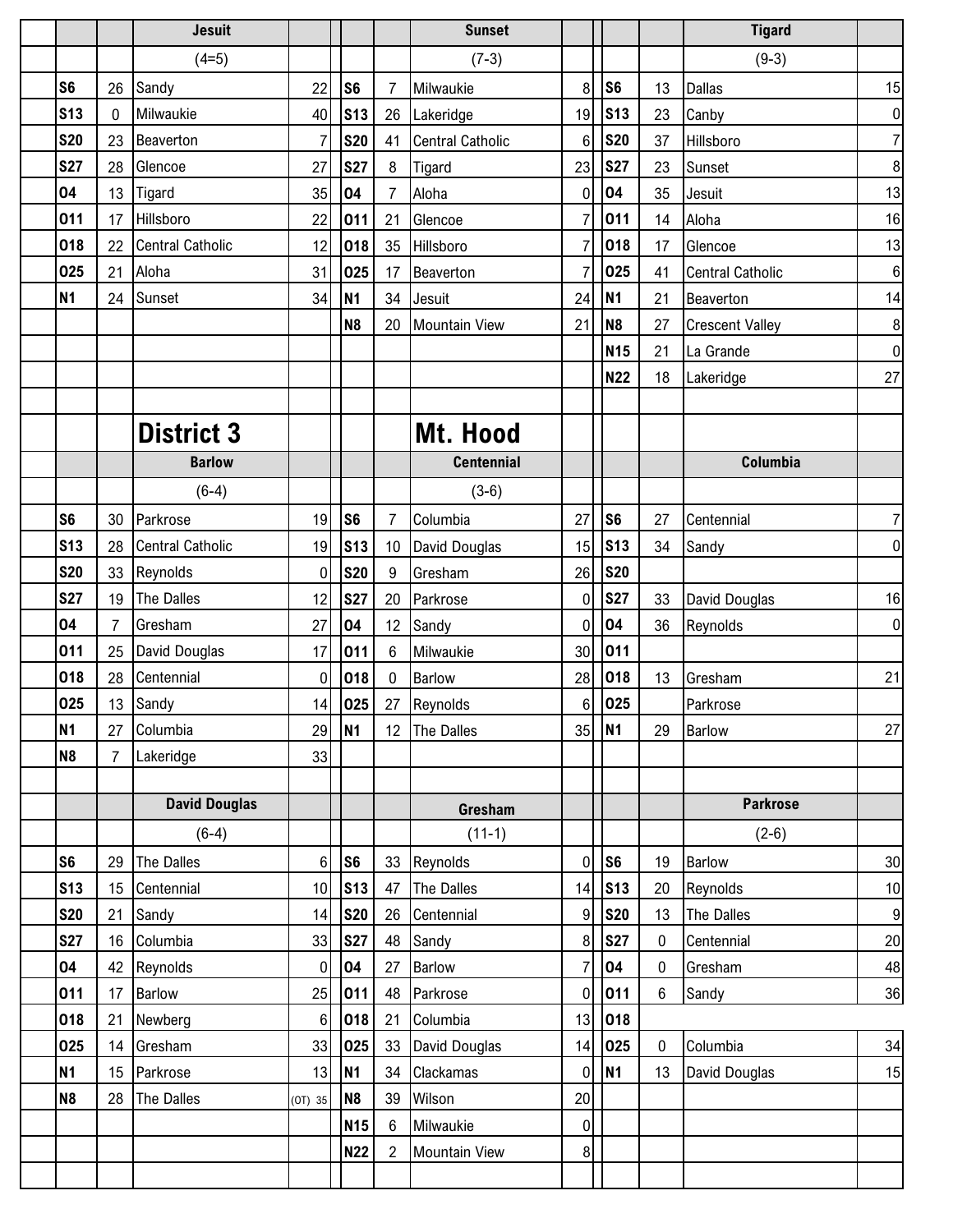|                          |                | <b>Reynolds</b>                |                     |                          |                          | <b>Sandy</b>             |             |                          |                          | <b>The Dalles</b>              |                  |
|--------------------------|----------------|--------------------------------|---------------------|--------------------------|--------------------------|--------------------------|-------------|--------------------------|--------------------------|--------------------------------|------------------|
|                          |                | $(0-9)$                        |                     |                          |                          | $(3-6)$                  |             |                          |                          | $(4-5)$                        |                  |
| S <sub>6</sub>           | 0              | Gresham                        | 33                  | S <sub>6</sub>           | 22                       | Jesuit                   | 26          | S <sub>6</sub>           | 6                        | David Douglas                  | 29               |
| S <sub>13</sub>          | 0              | <b>Barlow</b>                  | 33                  | <b>S13</b>               | $\mathbf 0$              | Columbia                 | 34          | <b>S13</b>               | 14                       | Gresham                        | 47               |
| <b>S20</b>               | $\mathbf 0$    | McMinnville                    | 32                  | <b>S20</b>               | 14                       | David Douglas            | 21          | <b>S20</b>               | 9                        | Parkrose                       | 13               |
| <b>S27</b>               | $\mathbf 0$    | David Douglas                  | 42                  | <b>S27</b>               | 8                        | Gresham                  | 48          | <b>S27</b>               | 12                       | <b>Barlow</b>                  | 19               |
| 04                       | 0              | Columbia                       | 36                  | 04                       | 0                        | Centennial               | 12          | 04                       | 6                        | Columbia                       | 42               |
| 011                      |                |                                |                     | 011                      | 15                       | The Dalles               | 24          | 011                      | 24                       | Sandy                          | 15               |
| 018                      | 0              | The Dalles                     | 21                  | 018                      | 37                       | Parkrose                 | 6           | 018                      | 21                       | Reynolds                       | $\overline{0}$   |
| 025                      | $6\phantom{1}$ | Centennial                     | 27                  | 025                      | 14                       | Barlow                   | 13          | 025                      | 34                       | Molalla                        | $\overline{0}$   |
| <b>N1</b>                | 0              | Sandy                          | 54                  | <b>N1</b>                | 54                       | Reynolds                 | 0           | <b>N1</b>                | 35                       | Centennial                     | 12               |
|                          |                |                                |                     |                          |                          |                          |             |                          |                          |                                |                  |
|                          |                |                                |                     |                          |                          |                          |             |                          |                          |                                |                  |
|                          |                | <b>District 4</b>              |                     |                          |                          | <b>Willamette Valley</b> |             |                          |                          |                                |                  |
|                          |                | Canby                          |                     |                          |                          |                          |             |                          |                          | <b>Dallas</b>                  |                  |
|                          |                | $(7-2)$                        |                     |                          |                          |                          |             |                          |                          | $(10-2)$                       |                  |
| S <sub>6</sub>           | 16             | <b>West Linn</b>               | $\overline{0}$      |                          |                          |                          |             | S <sub>6</sub>           | 15                       | Tigard                         | 13               |
| <b>S13</b>               | $\bf{0}$       | Tigard                         | 23                  |                          |                          |                          |             | <b>S13</b>               | 33                       | Oregon City                    | $\overline{0}$   |
| <b>S20</b>               | 38             | Molalla                        | $\mathbf 0$         |                          |                          |                          |             | <b>S20</b>               | 35                       | McMinnville                    | $\overline{0}$   |
| <b>S27</b>               | 20             | <b>Forest Grove</b>            | 33                  |                          |                          |                          |             | <b>S27</b>               | 48                       | Silverton                      | 8 <sup>1</sup>   |
| 04                       | 26             | Silverton                      | $\overline{7}$      |                          |                          |                          |             | 04                       | 46                       | Lake Oswego                    | $\boldsymbol{8}$ |
| 011                      | 48             | Battle Ground (WA)             | 21                  |                          |                          |                          |             | 011                      | 42                       | Molalla                        | $6 \mid$         |
| 018                      | $\overline{7}$ | <b>Dallas</b>                  | 17                  |                          |                          |                          |             | 018                      | 17                       | Canby                          | 7                |
| 025                      | 35             | McMinnville                    | 14                  |                          |                          |                          |             | 025                      | 21                       | Newberg                        | $\overline{0}$   |
| <b>N1</b>                | 19             | Newberg                        | 0                   |                          |                          |                          |             | <b>N1</b>                | 14                       | <b>Forest Grove</b>            | 17               |
|                          |                |                                |                     |                          |                          |                          |             | N <sub>8</sub>           | 35                       | David Douglas                  | 28               |
|                          |                |                                |                     |                          |                          |                          |             | <b>N15</b>               | 17                       | <b>Oregon City</b>             | 14               |
|                          |                |                                |                     |                          |                          |                          |             | <b>N22</b>               | 9                        | Churchill                      | 28               |
|                          |                |                                |                     |                          |                          |                          |             |                          |                          |                                |                  |
|                          |                | <b>Forest Grove</b>            |                     |                          |                          | <b>McMinnville</b>       |             |                          |                          | <b>Molalla</b>                 |                  |
|                          |                |                                |                     |                          |                          |                          |             |                          |                          |                                |                  |
|                          |                | $(10-1)$                       |                     |                          |                          | $(3-6)$                  |             |                          |                          | $(0-9)$                        |                  |
| S <sub>6</sub>           | 8              | <b>Oregon City</b>             | $\overline{3}$      | <b>S6</b>                | 7                        | Hillsboro                | 31          | S <sub>6</sub>           | 6                        | Clackamas                      | 13               |
| <b>S13</b><br><b>S20</b> | 28<br>16       | Glencoe<br>Columbia River (WA) | $\overline{7}$<br>7 | <b>S13</b><br><b>S20</b> | $\mathbf{0}$<br>$\bf{0}$ | Lake Oswego<br>Dallas    | 32<br>35    | <b>S13</b><br><b>S20</b> | $\mathbf 0$<br>$\pmb{0}$ | Hillsboro                      | 43<br>38         |
| <b>S27</b>               | 33             | Canby                          | 20                  | <b>S27</b>               | 32                       |                          | $\mathbf 0$ | <b>S27</b>               | $\boldsymbol{6}$         | Canby                          | $26\,$           |
| 04                       | 47             | Molalla                        | 0                   | 04                       | 26                       | Reynolds<br>Newberg      | 19          | 04                       | $\mathbf 0$              | Newberg<br><b>Forest Grove</b> | 47               |
| 011                      | 33             | Newberg                        | $6 \mid$            | 011                      | 13                       | Silverton                | 14          | 011                      | $\,6\,$                  | Dallas                         | 42               |
| 018                      | 33             | McMinnville                    | $\overline{7}$      | 018                      | $\overline{7}$           | <b>Forest Grove</b>      | 33          | 018                      | 16                       | Silverton                      | 19               |
| 025                      | 39             | Silverton                      | $\boldsymbol{0}$    | 025                      | 14                       | Canby                    | 35          | 025                      | $\mathbf 0$              | The Dalles                     | 34               |
| <b>N1</b>                | 17             | <b>Dallas</b>                  | 14                  | N <sub>1</sub>           | 56                       | Molalla                  | 6           | <b>N1</b>                | 6                        | McMinnville                    | 56               |
| N <sub>8</sub>           | 20             | Ashland                        | 15                  |                          |                          |                          |             |                          |                          |                                |                  |
| <b>N15</b>               | $\overline{c}$ | Lakeridge                      | 35                  |                          |                          |                          |             |                          |                          |                                |                  |
|                          |                |                                |                     |                          |                          |                          |             |                          |                          |                                |                  |
|                          |                |                                |                     |                          |                          |                          |             |                          |                          |                                |                  |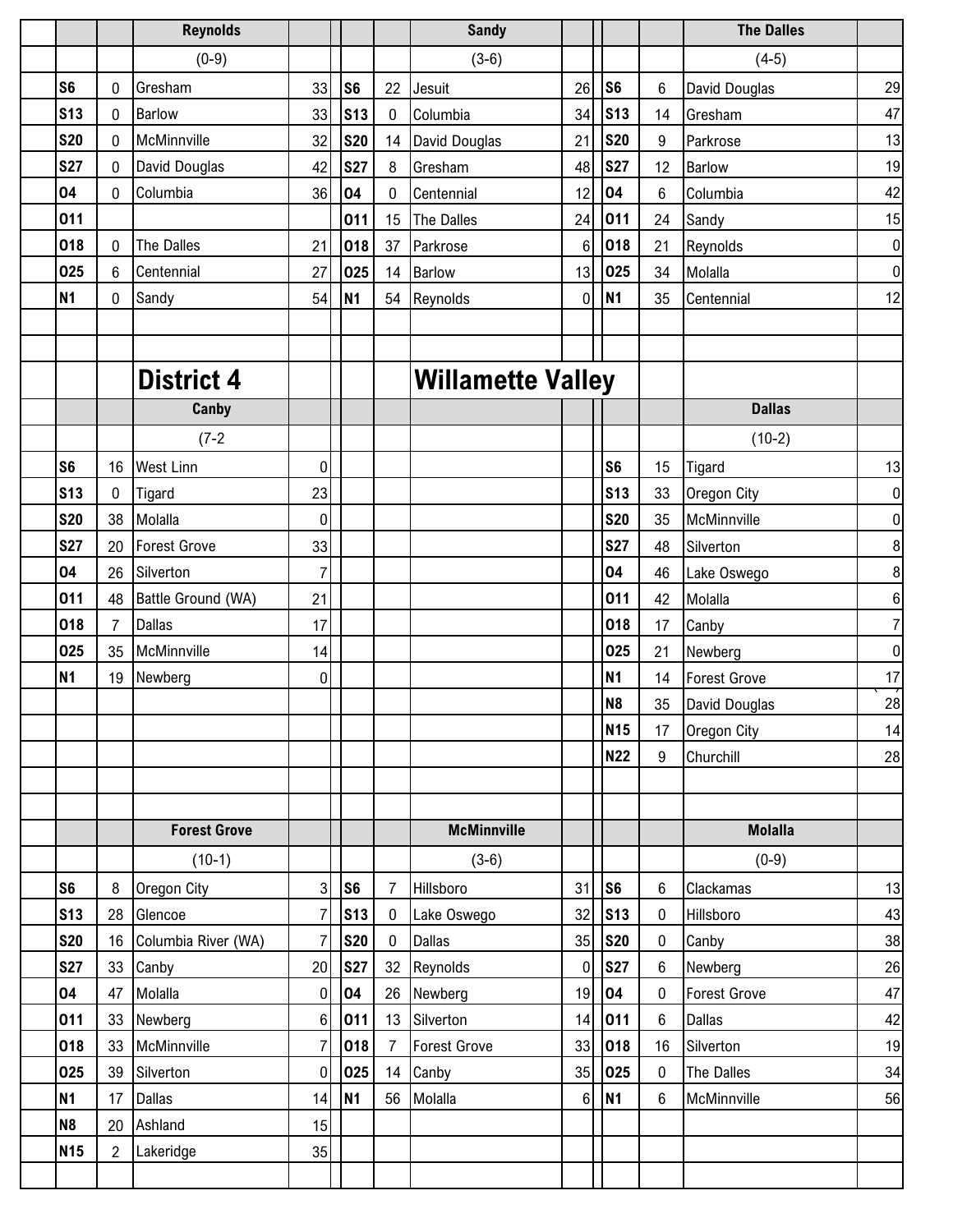|                |                 | <b>Newberg</b>          |                  |                |             |                              |                |                 |                | <b>Silverton</b>     |                  |
|----------------|-----------------|-------------------------|------------------|----------------|-------------|------------------------------|----------------|-----------------|----------------|----------------------|------------------|
|                |                 | $(3-6)$                 |                  |                |             |                              |                |                 |                | $(3-6)$              |                  |
| S <sub>6</sub> | $6\phantom{1}6$ | <b>Central Catholic</b> | 17               |                |             |                              |                | S <sub>6</sub>  | 6              | <b>Sweet Home</b>    | $27\,$           |
| <b>S13</b>     | $6\phantom{1}$  | Clackamas               | 21               |                |             |                              |                | <b>S13</b>      | 13             | Estacada             | $\pmb{0}$        |
| <b>S20</b>     | 10              | Silverton               | $\mathbf 0$      |                |             |                              |                | <b>S20</b>      | 0              | Newberg              | 10               |
| <b>S27</b>     | 26              | Molalla                 | $6\phantom{1}6$  |                |             |                              |                | <b>S27</b>      | 8              | Dallas               | 48               |
| 04             | 19              | McMinnville             | 26               |                |             |                              |                | 04              | 7              | Canby                | 26               |
| 011            | 6               | <b>Forest Grove</b>     | 33               |                |             |                              |                | 011             | 14             | McMinnville          | 13               |
| 018            | 6               | David Douglas           | 21               |                |             |                              |                | 018             | 19             | Molalla              | 16               |
| 025            | $\pmb{0}$       | <b>Dallas</b>           | 21               |                |             |                              |                | 025             | $\pmb{0}$      | <b>Forest Grove</b>  | 39               |
| <b>N1</b>      | 0               | Canby                   | 19               |                |             |                              |                | <b>N1</b>       | 12             | North Marion         | 47               |
|                |                 |                         |                  |                |             |                              |                |                 |                |                      |                  |
|                |                 |                         |                  |                |             | <b>District 5 Midwestern</b> |                |                 |                |                      |                  |
|                |                 | <b>Churchill</b>        |                  |                |             |                              |                |                 |                | <b>Cottage Grove</b> |                  |
|                |                 | $(13-1)$                |                  |                |             |                              |                |                 |                | $(0-9)$              |                  |
| S <sub>6</sub> | 24              | Springfield             | 0                | S <sub>6</sub> |             |                              |                | S <sub>6</sub>  | 17             | Sheldon              | 17               |
| <b>S13</b>     | 17              | Willamette              | 0                | <b>S13</b>     |             |                              |                | S <sub>13</sub> | 14             | Marshfield           | 28               |
| <b>S20</b>     | 47              | North Eugene            | 14               | <b>S20</b>     |             |                              |                | <b>S20</b>      | $\overline{7}$ | North Bend           | $\boldsymbol{9}$ |
| <b>S27</b>     | 28              | <b>Cottage Grove</b>    | 0                | <b>S27</b>     |             |                              |                | <b>S27</b>      | $\pmb{0}$      | Thurston             | 19               |
| 04             | 35              | Thurston                | 8                | 04             |             |                              |                | 04              | $\pmb{0}$      | North Eugene         | 24               |
| 011            | 17              | North Bend              | $\mathbf 0$      | 011            |             |                              |                | 011             | 12             | South Eugene         | 21               |
| 018            | 41              | South Eugene            | $6\phantom{1}6$  | 018            |             |                              |                | 018             | 20             | Springfield          | 23               |
| 025            | 28              | Marshfield              | 7                | 025            |             |                              |                | 025             | $\overline{7}$ | Churchill            | 27               |
| <b>N1</b>      | 28              | Sheldon                 | 12               | <b>N1</b>      |             |                              |                | <b>N1</b>       | 7              | Willamette           | 29               |
| <b>N8</b>      | 36              | Aloha                   | 14               |                |             |                              |                |                 |                |                      |                  |
| <b>N15</b>     | 35              | Madison                 | $\boldsymbol{0}$ |                |             |                              |                |                 |                |                      |                  |
| <b>N22</b>     | 28              | <b>Dallas</b>           | 9                |                |             |                              |                |                 |                |                      |                  |
| <b>N29</b>     | 42              | <b>Mountain View</b>    | $\boldsymbol{0}$ |                |             |                              |                |                 |                |                      |                  |
| D <sub>6</sub> | 13              | Medford                 | 14               |                |             |                              |                |                 |                |                      |                  |
|                |                 |                         |                  |                |             |                              |                |                 |                |                      |                  |
|                |                 | <b>Marshfield</b>       |                  |                |             | <b>North Bend</b>            |                |                 |                | <b>North Eugene</b>  |                  |
|                |                 | $(3-6)$                 |                  |                |             | $(8-3)$                      |                |                 |                | $(5-5)$              |                  |
| S <sub>6</sub> | 6               | Sheldon                 | 15               | S <sub>6</sub> | 21          | Willamette                   | 6 <sup>1</sup> | S <sub>6</sub>  | 22             | Thurston             | 6                |
| <b>S13</b>     | 9               | South Eugene            | 6                | <b>S13</b>     | 7           | North Eugene                 | 0              | <b>S13</b>      | 0              | North Bend           | $\overline{7}$   |
| <b>S20</b>     | 17              | Springfield             | 3                | <b>S20</b>     | 21          | <b>Cottage Grove</b>         | 0              | <b>S20</b>      | 14             | Churchill            | 47               |
| <b>S27</b>     | 27              | Willamette              | 14               | <b>S27</b>     | 35          | Thurston                     | 8              | <b>S27</b>      | 26             | Sheldon              | 24               |
| 04             | 10              | North Eugene            | 21               | 04             | 6           | South Eugene                 | 15             | 04              | 21             | Marshfield           | 10               |
| 011            | $\,6\,$         | <b>Cottage Grove</b>    | $\mathbf 0$      | 011            | $\mathbf 0$ | Churchill                    | 17             | 011             | 12             | Springfield          | $\overline{7}$   |
| 018            | $\overline{7}$  | Thurston                | 14               | 018            | 28          | Sheldon                      | $\,6$          | 018             | 25             | Willamette           | $30\,$           |
| 025            | $\overline{7}$  | Churchill               | 28               | 025            | 28          | Springfield                  | 16             | 025             | 17             | <b>Cottage Grove</b> | 14               |
| <b>N1</b>      | 24              | North Bend              | 35               | <b>N1</b>      | 35          | Marshfield                   | 24             | <b>N1</b>       | 26             | South Eugene         | 27               |
|                |                 |                         |                  | N <sub>8</sub> | 20          | Columbia                     | 13             | N <sub>8</sub>  | 21             | Corvallis            | 48               |
|                |                 |                         |                  | <b>N15</b>     | 9           | Pendleton                    | 26             | <b>N15</b>      |                |                      |                  |
|                |                 |                         |                  |                |             |                              |                |                 |                |                      |                  |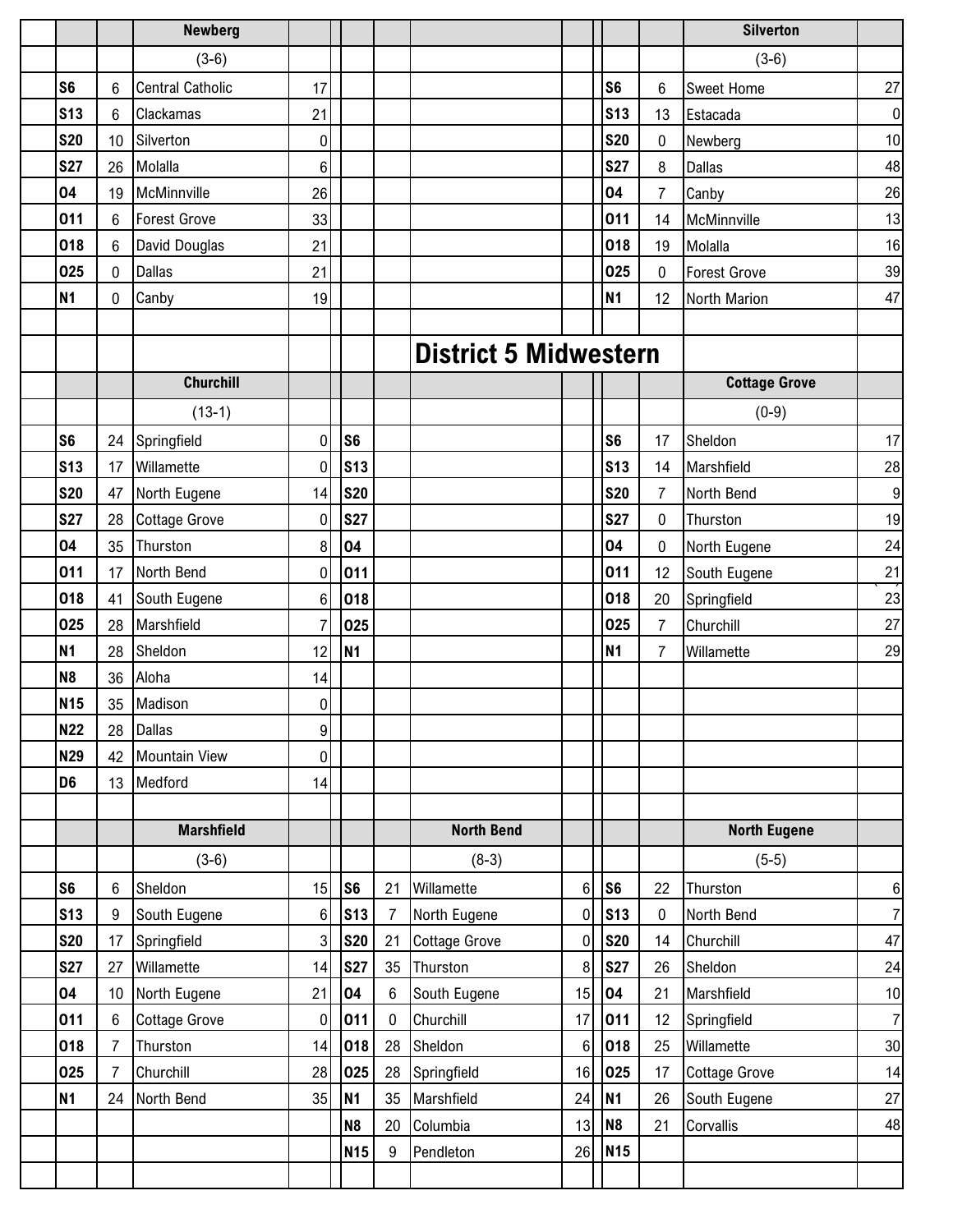|                |                | <b>Sheldon</b>                    |                 |                |                 | <b>South Eugene</b>  |                  |                 |                | Springfield          |                         |
|----------------|----------------|-----------------------------------|-----------------|----------------|-----------------|----------------------|------------------|-----------------|----------------|----------------------|-------------------------|
|                |                | $(5-4)$                           |                 |                |                 | $(6-4)$              |                  |                 |                | $(3-6)$              |                         |
| S <sub>6</sub> | 15             | Marshfield                        | 6 <sup>1</sup>  | S <sub>6</sub> | 24              | <b>Cottage Grove</b> | 0                | S <sub>6</sub>  | 0              | Churchill            | 24                      |
| <b>S13</b>     | 16             | Springfield                       | 15              | <b>S13</b>     | 6               | Marshfield           | 9                | <b>S13</b>      | 15             | Sheldon              | 16                      |
| <b>S20</b>     | 13             | Willamette                        | $\overline{0}$  | <b>S20</b>     | 28              | Thurston             | 15               | <b>S20</b>      | 3              | Marshfield           | 17                      |
| <b>S27</b>     | 24             | North Eugene                      | 26              | <b>S27</b>     | 14              | Springfield          | 13               | <b>S27</b>      | 13             | South Eugene         | 14                      |
| 04             | 28             | <b>Cottage Grove</b>              | 7               | 04             | 15              | North Bend           | 6                | 04              | $\overline{7}$ | Willamette           | $\,6\,$                 |
| 011            | 30             | Thurston                          | 14              | 011            | 0               | Willamette           | 14               | 011             | $\overline{7}$ | North Eugene         | 12                      |
| 018            | $\,6\,$        | North Bend                        | 28              | 018            | $6\phantom{1}6$ | Churchill            | 41               | 018             | 17             | Cottage Grove        | $\,6\,$                 |
| 025            | $\overline{7}$ | South Eugene                      | 12              | 025            | 12              | Sheldon              |                  | 025             | 16             | North Bend           | 28                      |
| <b>N1</b>      | 12             | Churchill                         | 28              | N <sub>1</sub> | 27              | North Eugene         | 26               | <b>N1</b>       | 12             | Thurston             | 14                      |
|                |                |                                   |                 | N <sub>8</sub> | 16              | Medford              | 35               |                 |                |                      |                         |
|                |                |                                   |                 |                |                 |                      |                  |                 |                |                      |                         |
|                |                |                                   |                 |                |                 |                      |                  |                 |                |                      |                         |
|                |                | <b>Thurston</b>                   |                 |                |                 |                      |                  |                 |                | Willamette           |                         |
|                |                | $(3-6)$                           |                 |                |                 |                      |                  |                 |                | $(4-5)$              |                         |
| S <sub>6</sub> | $6\phantom{1}$ | North Eugene                      | 22              |                |                 |                      |                  | S <sub>6</sub>  | $6\phantom{1}$ | North Bend           | 21                      |
| <b>S13</b>     | 20             | <b>Cottage Grove</b>              | 13              |                |                 |                      |                  | S <sub>13</sub> | 0              | Churchill            | 17                      |
| <b>S20</b>     | 15             | South Eugene                      | 28              |                |                 |                      |                  | <b>S20</b>      | 0              | Sheldon              | 13                      |
| <b>S27</b>     | 8              | North Bend                        | 35              |                |                 |                      |                  | <b>S27</b>      | 14             | Marshfield           | 27                      |
| 04             | 8              | Churchill                         | 35              |                |                 |                      |                  | 04              | 6              | Springfield          | $\overline{7}$          |
| 011            | 14             | Sheldon                           | 30 <sup>°</sup> |                |                 |                      |                  | 011             | 14             | South Eugene         | $\pmb{0}$               |
| 018            | 14             | Marshfield                        | $\overline{7}$  |                |                 |                      |                  | 018             | 30             | North Eugene         | 25                      |
| 025            | 15             | Willamette                        | 34              |                |                 |                      |                  | 025             | 34             | Thurston             | 15                      |
| <b>N1</b>      | 14             | Springfield                       | $(0T)$ 12       |                |                 |                      |                  | <b>N1</b>       | 25             | <b>Cottage Grove</b> | 3                       |
|                |                |                                   |                 |                |                 |                      |                  |                 |                |                      |                         |
|                |                |                                   |                 |                |                 |                      |                  |                 |                |                      |                         |
|                |                | <b>District 6 Southern Oregon</b> |                 |                |                 |                      |                  |                 |                |                      |                         |
|                |                | <b>Ashland</b>                    |                 |                |                 | <b>Crater</b>        |                  |                 |                | <b>Eagle Point</b>   |                         |
|                |                | $(6-4)$                           |                 |                |                 | $(8-2)$              |                  |                 |                | $(6-4)$              |                         |
| S <sub>6</sub> | 13             | <b>Grants Pass</b>                | 9 <sub>l</sub>  | S6             | 14              | Roseburg             | 13               | S <sub>6</sub>  | 0              | Klamath Union        | 19                      |
| <b>S13</b>     | 21             | Crater                            | (0T) 22         | <b>S13</b>     | 22              | Ashland              | 21               | S <sub>13</sub> | 14             | <b>Hidden Valley</b> | 6                       |
| <b>S20</b>     | 21             | Klamath Union                     | 12              | <b>S20</b>     | 59              | Mazama               | 14               | <b>S20</b>      | 6              | North Medford (ot)   | $\overline{7}$          |
| <b>S27</b>     | 23             | <b>Hidden Valley</b>              | 8 <sup>1</sup>  | <b>S27</b>     | 21              | <b>Grants Pass</b>   | 15               | <b>S27</b>      | 0              | South Medford        | 15                      |
| 04             | 18             | Medford                           | 21              | 04             | 42              | Del Norte (CA)       | 7                | 04              | 20             | Roseburg             | 14                      |
| 011            | 41             | Eagle Point                       | 7               | 011            | 49              | Klamath Union        | $\boldsymbol{0}$ | 011             | 8              | Ashland              | $\overline{\mathbf{c}}$ |
| 018            | $\overline{7}$ | Roseburg                          | 31              | 018            | 58              | <b>Hidden Valley</b> | 12               | 018             | 41             | Mazama               | 20                      |
| 025            | 33             | Redmond                           | 28              | 025            | 12              | Medford              | 14               | 025             | 18             | <b>Grants Pass</b>   | $\,6$                   |
| N1             | 23             | Mazama                            | $\overline{0}$  | <b>N1</b>      | 42              | Eagle Point          | 8                | <b>N1</b>       | 22             | Crater               | 17                      |
| N <sub>8</sub> | 15             | <b>Forest Grove</b>               | 20              | N <sub>8</sub> | 18              | Oregon City          | 20               | N <sub>8</sub>  | 12             | Putnam               | 21                      |
|                |                |                                   |                 |                |                 |                      |                  |                 |                |                      |                         |
|                |                |                                   |                 |                |                 |                      |                  |                 |                |                      |                         |
|                |                |                                   |                 |                |                 |                      |                  |                 |                |                      |                         |
|                |                |                                   |                 |                |                 |                      |                  |                 |                |                      |                         |
|                |                |                                   |                 |                |                 |                      |                  |                 |                |                      |                         |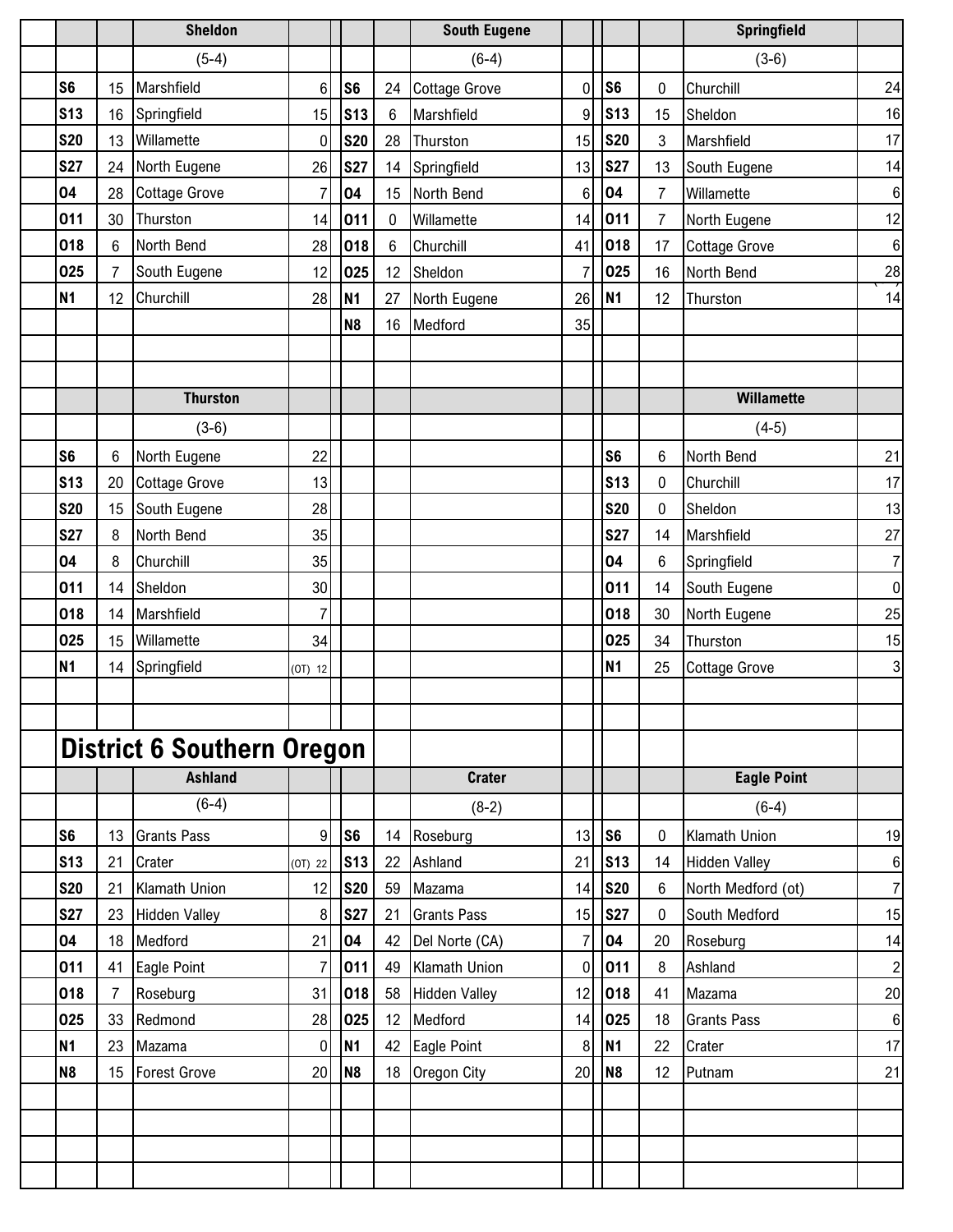|                          |                | <b>Grants Pass</b>                   |                  |                          |              | <b>Hidden Valley</b>           |                     |                          |                | <b>Klamath Union</b>      |                     |
|--------------------------|----------------|--------------------------------------|------------------|--------------------------|--------------|--------------------------------|---------------------|--------------------------|----------------|---------------------------|---------------------|
|                          |                | $(2-7)$                              |                  |                          |              | $(2-6)$                        |                     |                          |                | $(1-8)$                   |                     |
| S <sub>6</sub>           | 0              | Ashland                              | 28               | S <sub>6</sub>           | 8            | Medford                        | 21                  | S <sub>6</sub>           | $\overline{7}$ | Henley                    | 42                  |
| <b>S13</b>               | 13             | Mazama                               | $\boldsymbol{0}$ | S <sub>13</sub>          | 21           | Eagle Point                    | 8                   | S <sub>13</sub>          | 3              | Eagle Point               | $\overline{7}$      |
| <b>S20</b>               | $\mathbf 0$    | South Medford                        | 6                | <b>S20</b>               | $\mathbf{0}$ | Roseburg                       | 19                  | <b>S20</b>               | 12             | Roseburg                  | 29                  |
| <b>S27</b>               | 32             | Crater                               | 15               | <b>S27</b>               | 8            | Ashland                        | 23                  | <b>S27</b>               | 12             | Ashland                   | 21                  |
| 04                       | 0              | Klamath Union                        | 34               | 04                       | 19           | Mazama                         | 13                  | 04                       | $\overline{7}$ | Mazama                    | 20                  |
| 011                      | $\overline{7}$ | <b>Hidden Valley</b>                 | 13               | 011                      | 13           | <b>Grants Pass</b>             | 31                  | 011                      | 6              | <b>Grants Pass</b>        | $\boldsymbol{7}$    |
| 018                      | 10             | North Medford                        | 14               | 018                      | 12           | Crater                         | 58                  | 018                      | 0              | Crater                    | 49                  |
| 025                      | 6              | Eagle Point                          | 18               | 025                      | 17           | Klamath Union                  | 27                  | 025                      | 27             | <b>Hidden Valley</b>      | 17                  |
| <b>N1</b>                | 0              | Roseburg                             | 49               | <b>N1</b>                |              |                                |                     | N <sub>1</sub>           | 14             | Medford                   | 25                  |
|                          |                |                                      |                  |                          |              |                                |                     |                          |                |                           |                     |
|                          |                |                                      |                  |                          |              |                                |                     |                          |                |                           |                     |
|                          |                | <b>Mazama</b>                        |                  |                          |              | <b>Medford</b>                 |                     |                          |                | <b>Roseburg</b>           |                     |
|                          |                | $(2-7)$                              |                  |                          |              | $(12-2)$                       |                     |                          |                | $(7-3)$                   |                     |
| S <sub>6</sub>           | $\mathbf 0$    | Henley                               | 56               | S <sub>6</sub>           | 21           | <b>Hidden Valley</b>           | 8                   | S <sub>6</sub>           | 13             | Crater                    | 14                  |
| <b>S13</b>               | 6              | <b>Grants Pass</b>                   | 21               | <b>S13</b>               | 20           | Borah (ID)                     | 38                  | S <sub>13</sub>          | 29             | Klamath Union             | 12                  |
| <b>S20</b>               | 14             | Crater                               | 59               | <b>S20</b>               | 20           | Eagle Point                    | 6                   | <b>S20</b>               | 19             | <b>Hidden Valley</b>      | $\boldsymbol{0}$    |
| <b>S27</b>               | 20             | <b>Klamath Union</b>                 | 7                | <b>S27</b>               | 12           | Roseburg                       | 21                  | <b>S27</b>               | 21             | Medford                   | 12                  |
| 04                       | 13             | <b>Hidden Valley</b>                 | 19               | 04                       | 21           | Ashland                        | 18                  | 04                       | 28             | Eagle Point               | $\mathbf 0$         |
| 011                      | 8              | Medford                              | 28               | 011                      | 28           | Mazama                         | 8                   | 011                      | $\pmb{0}$      | Bend                      | 21                  |
| 018                      | 19             | Eagle Point                          | 14               | 018                      | 20           | <b>Grants Pass</b>             | $\mathbf{0}$        | 018                      | 31             | Ashland                   | $\overline{7}$      |
| 025                      | 14             | Roseburg                             | 42               | 025                      | 14           | Crater                         | 12                  | 025                      | 42             | Mazama                    | 14                  |
| <b>N1</b>                | 0              | Ashland                              | 23               | <b>N1</b>                | 25           | Klamath Union                  | 14                  | N <sub>1</sub>           | 17             | <b>Grants Pass</b>        | 13                  |
|                          |                |                                      |                  | N <sub>8</sub>           |              | 35 South Eugene                | 16                  | N <sub>8</sub>           | $\pmb{0}$      | Milwaukie                 | 3                   |
|                          |                |                                      |                  | <b>N15</b><br><b>N22</b> | 21           | Lebanon<br>35 Pendleton        | 16<br>14            |                          |                |                           |                     |
|                          |                |                                      |                  | <b>N29</b>               | 14           |                                | $\overline{7}$      |                          |                |                           |                     |
|                          |                |                                      |                  | D <sub>6</sub>           | 14           | Lakeridge<br>Churchill         | 13                  |                          |                |                           |                     |
|                          |                |                                      |                  |                          |              |                                |                     |                          |                |                           |                     |
|                          |                |                                      |                  |                          |              |                                |                     |                          |                |                           |                     |
|                          |                |                                      |                  |                          |              | <b>District 7 IMC</b>          |                     |                          |                |                           |                     |
|                          |                | <b>Baker</b>                         |                  |                          |              | <b>Bend</b>                    |                     |                          |                | <b>Crook County</b>       |                     |
|                          |                | $(0-9)$                              |                  |                          |              |                                |                     |                          |                |                           |                     |
|                          |                |                                      |                  |                          |              | $(6-3)$                        |                     |                          |                | $(5-4)$                   |                     |
| S <sub>6</sub>           | 0              | Bend                                 | 33               | S <sub>6</sub>           | 33           | <b>Baker</b>                   | 0                   | S <sub>6</sub>           | $\overline{7}$ | La Grande                 | 13                  |
| <b>S13</b><br><b>S20</b> | 6              | Ontario                              | 35               | S <sub>13</sub>          | 20           | Pendleton                      | 55                  | $\sqrt{\text{S}}$ 13     | 15             | Madras                    | 7<br>$\overline{7}$ |
| <b>S27</b>               | 0              | Pendleton                            | 74<br>63         | <b>S20</b>               | 15<br>32     | La Grande                      | 20                  | <b>S20</b><br><b>S27</b> | 40             | Hermiston<br><b>Baker</b> | $\pmb{0}$           |
| 04                       | 0<br>12        | <b>Crook County</b><br>Caldwell (ID) | 22               | <b>S27</b><br>04         | 24           | Redmond<br><b>Crook County</b> | 0<br>$\overline{0}$ | 04                       | 63<br>0        | Bend                      | 24                  |
| 011                      | 6              | Hermiston                            | 8                | 011                      | 21           |                                | 10                  | 011                      | 19             | Ontario                   |                     |
| 018                      | 0              | Redmond                              | 21               | 018                      | 35           | Roseburg<br>Ontario            | 7                   | 018                      | 0              | <b>Mountain View</b>      | $\,6\,$<br>28       |
| 025                      | 6              | <b>Mountain View</b>                 | 35               | 025                      | 56           | Hermiston                      | 6                   | 025                      | 14             | Pendleton                 | 53                  |
| <b>N1</b>                | 0              | La Grande                            | 18               | N <sub>1</sub>           | 6            | <b>Mountain View</b>           | 27                  | N <sub>1</sub>           | 36             | Redmond                   | $\boldsymbol{0}$    |
|                          |                |                                      |                  |                          |              |                                |                     |                          |                |                           |                     |
|                          |                |                                      |                  |                          |              |                                |                     |                          |                |                           |                     |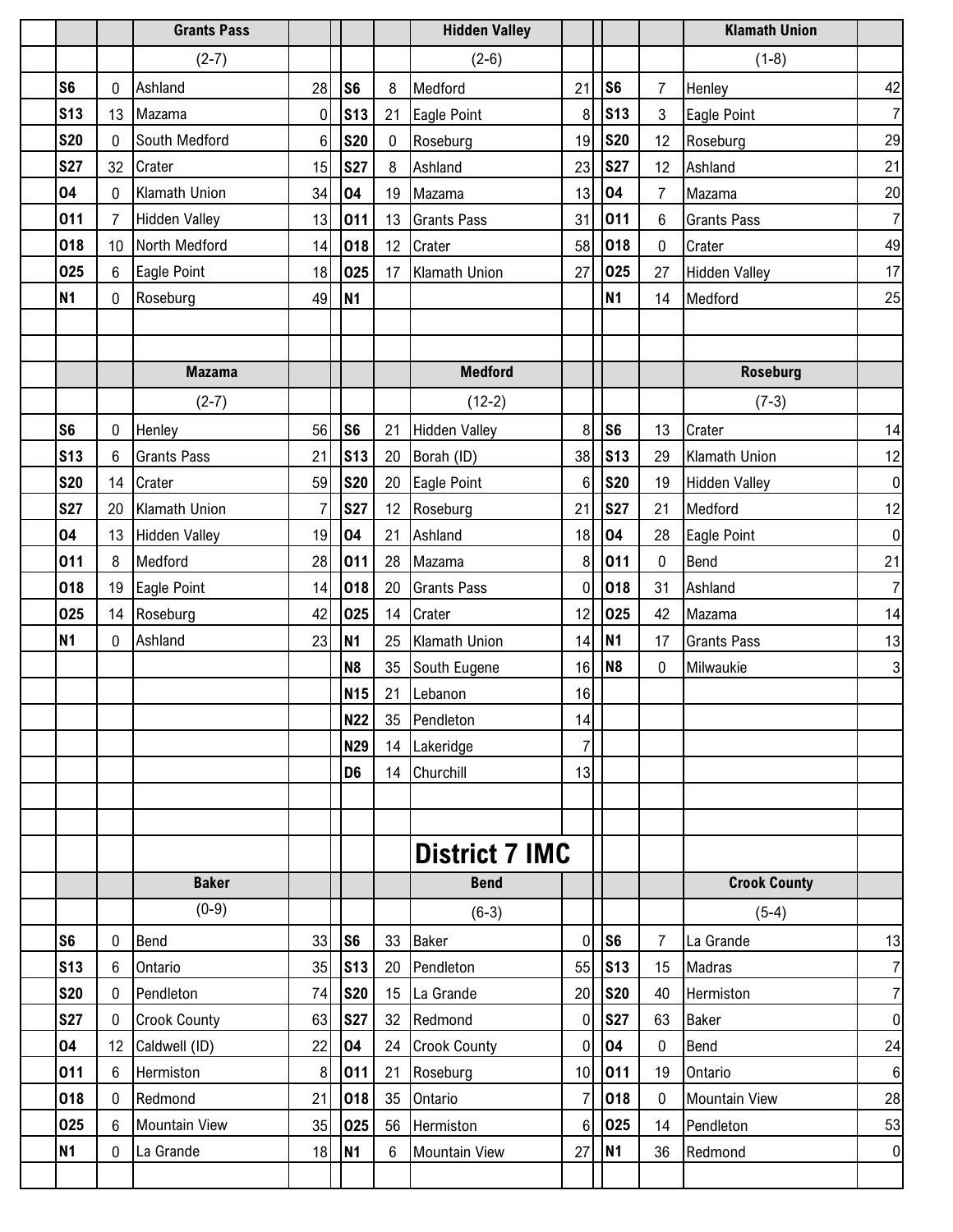|                 |                | <b>Hermiston</b>       |                 |                |              | La Grande                |          |                 |                | <b>Mountain View</b>   |                         |
|-----------------|----------------|------------------------|-----------------|----------------|--------------|--------------------------|----------|-----------------|----------------|------------------------|-------------------------|
|                 |                | $(1-7)$                |                 |                |              | $(8-3)$                  |          |                 |                | $(10-3)$               |                         |
| S <sub>6</sub>  | 0              | <b>Mountain View</b>   | 40              | S <sub>6</sub> | 13           | <b>Crook County</b>      |          | S <sub>6</sub>  | 13             | Ontario                | 21                      |
| S13             | $\overline{7}$ | <b>Crook County</b>    | 40              | <b>S13</b>     | 29           | Redmond                  | 12       | <b>S13</b>      | 40             | Hermiston              | $\boldsymbol{0}$        |
| <b>S20</b>      | 0              | Ontario                | 29              | <b>S20</b>     | 20           | Bend                     | 15       | <b>S20</b>      | 28             | <b>West Linn</b>       | $\pmb{0}$               |
| <b>S27</b>      | 0              | Redmond                | 22              | <b>S27</b>     | 13           | Nampa (ID)               | 9        | <b>S27</b>      | $\overline{7}$ | Pendleton              | 15                      |
| 04              | 8              | <b>Baker</b>           | $6\phantom{1}6$ | 04             | $\Omega$     | <b>Mountain View</b>     | 14       | 04              | 14             | La Grande              | $\pmb{0}$               |
| 011             | 0              | La Grande              | 29              | 011            | 15           | Pendleton                | 57       | 011             | 49             | Redmond                | $\pmb{0}$               |
| 018             | 6              | Bend                   | 56              | 018            | 29           | Hermiston                | 0        | 018             | 28             | <b>Crook County</b>    | $\overline{0}$          |
| 025             | $6\phantom{1}$ | Pendleton              | 57              | 025            | 19           | Ontario                  | 6        | 025             | 35             | <b>Baker</b>           | $\bf 6$                 |
| <b>N1</b>       |                |                        |                 | <b>N1</b>      | 18           | <b>Baker</b>             | 0        | N <sub>1</sub>  | 27             | <b>Bend</b>            | $\,6$                   |
|                 |                |                        |                 | N <sub>8</sub> | 12           | Benson                   |          | N <sub>8</sub>  | 21             | Sunset                 | $20\,$                  |
|                 |                |                        |                 | <b>N15</b>     | $\mathbf{0}$ | Tigard                   | 21       | N <sub>15</sub> | 15             | Corvallis              | 14                      |
|                 |                |                        |                 |                |              |                          |          | <b>N22</b>      | 8              | Gresham                | $\overline{\mathbf{c}}$ |
|                 |                |                        |                 |                |              |                          |          | <b>N29</b>      | 0              | Churchill              | 42                      |
|                 |                |                        |                 |                |              |                          |          |                 |                |                        |                         |
|                 |                | <b>Ontario</b>         |                 |                |              | <b>Pendleton</b>         |          |                 |                | Redmond                |                         |
|                 |                |                        |                 |                |              | $(10-1)$                 |          |                 |                | $(2-7)$                |                         |
| S <sub>6</sub>  | 21             | <b>Mountain View</b>   | 13              | S <sub>6</sub> | 46           | Redmond                  | 6        | S <sub>6</sub>  | 6              | Pendleton              | 46                      |
| S <sub>13</sub> | 35             | <b>Baker</b>           | 6               | <b>S13</b>     | 74           | <b>Baker</b>             | $\Omega$ | S <sub>13</sub> | 12             | La Grande              | 29                      |
| <b>S20</b>      | 29             | Hermiston              | $\mathbf 0$     | <b>S20</b>     | 15           | <b>Mountain View</b>     |          | <b>S20</b>      | 0              | Ontario                | 27                      |
| <b>S27</b>      | 22             | Pendleton              | 31              | <b>S27</b>     | 31           | Ontario                  | 22       | <b>S27</b>      | $\pmb{0}$      | Bend                   | 32                      |
| 04              | 27             | Redmond                | 0               | 04             | 57           | La Grande                | 15       | 04              | 22             | Hermiston              | $\pmb{0}$               |
| 011             | 6              | <b>Crook County</b>    | 19              | 011            | 49           | Caldwell (ID)            | 14       | 011             | $\mathbf 0$    | <b>Mountain View</b>   | 49                      |
| 018             | $\overline{7}$ | Bend                   | 35              | 018            |              | 53 Crook County          | 14       | 018             | 21             | <b>Baker</b>           | $\mathbf 0$             |
| 025             | 6              | La Grande              | 19              | 025            | 57           | Hermiston                | 6        | 025             | 28             | Ashland                | 33                      |
| <b>N1</b>       |                | ???? date              |                 | <b>N1</b>      |              | 29 Hillsboro             |          | $20$ N1         | $\mathbf{0}$   | <b>Crook County</b>    | 36                      |
|                 |                |                        |                 | <b>N8</b>      | 26           | North Bend               | 9        |                 |                |                        |                         |
|                 |                |                        |                 | <b>N15</b>     |              | 14 Medford               | 35       |                 |                |                        |                         |
|                 |                |                        |                 |                |              |                          |          |                 |                |                        |                         |
|                 |                |                        |                 |                |              | <b>District 8 Valley</b> |          |                 |                |                        |                         |
|                 |                | <b>Corvallis</b>       |                 |                |              |                          |          |                 |                | <b>Crescent Valley</b> |                         |
|                 |                | $(10-1)$               |                 |                |              |                          |          |                 |                | $(5-4)$                |                         |
| S <sub>6</sub>  | 41             | Sprague                | 7               | S <sub>6</sub> |              |                          |          | S <sub>6</sub>  | 14             | Lebanon (ot)           | $17\,$                  |
| <b>S13</b>      | 35             | McKay                  | 14              | <b>S13</b>     |              |                          |          | S <sub>13</sub> | 14             | McNary                 | $\bf 6$                 |
| <b>S20</b>      | 37             | North Salem            | 14              | <b>S20</b>     |              |                          |          | <b>S20</b>      | 22             | South Salem            | $\overline{7}$          |
| <b>S27</b>      | 21             | South Salem            | 7               | <b>S27</b>     |              |                          |          | <b>S27</b>      | 27             | South Albany           | 24                      |
| 04              | 23             | <b>West Albany</b>     | 9               | 04             |              |                          |          | 04              | 35             | Sprague                | 27                      |
| 011             | 21             | Lebanon                | $\mathbf 0$     | 011            |              |                          |          | 011             | 17             | McKay                  | $20\,$                  |
| 018             | 40             | McNary                 | $\mathbf 0$     | 018            |              |                          |          | 018             | 14             | North Salem            | $\pmb{0}$               |
| 025             | 24             | <b>Crescent Valley</b> | 0               | 025            |              |                          |          | 025             | $\pmb{0}$      | Corvallis              | 24                      |
| <b>N1</b>       | 41             | South Albany           | 7               | <b>N1</b>      |              |                          |          | <b>N1</b>       | 28             | <b>West Albany</b>     | $\,6\,$                 |
| <b>N8</b>       | 48             | North Eugene           | 21              | N <sub>8</sub> |              |                          |          | N <sub>8</sub>  | 8              | Tigard                 | 27                      |
| <b>N15</b>      | 14             | <b>Mountain View</b>   | 15              |                |              |                          |          |                 |                |                        |                         |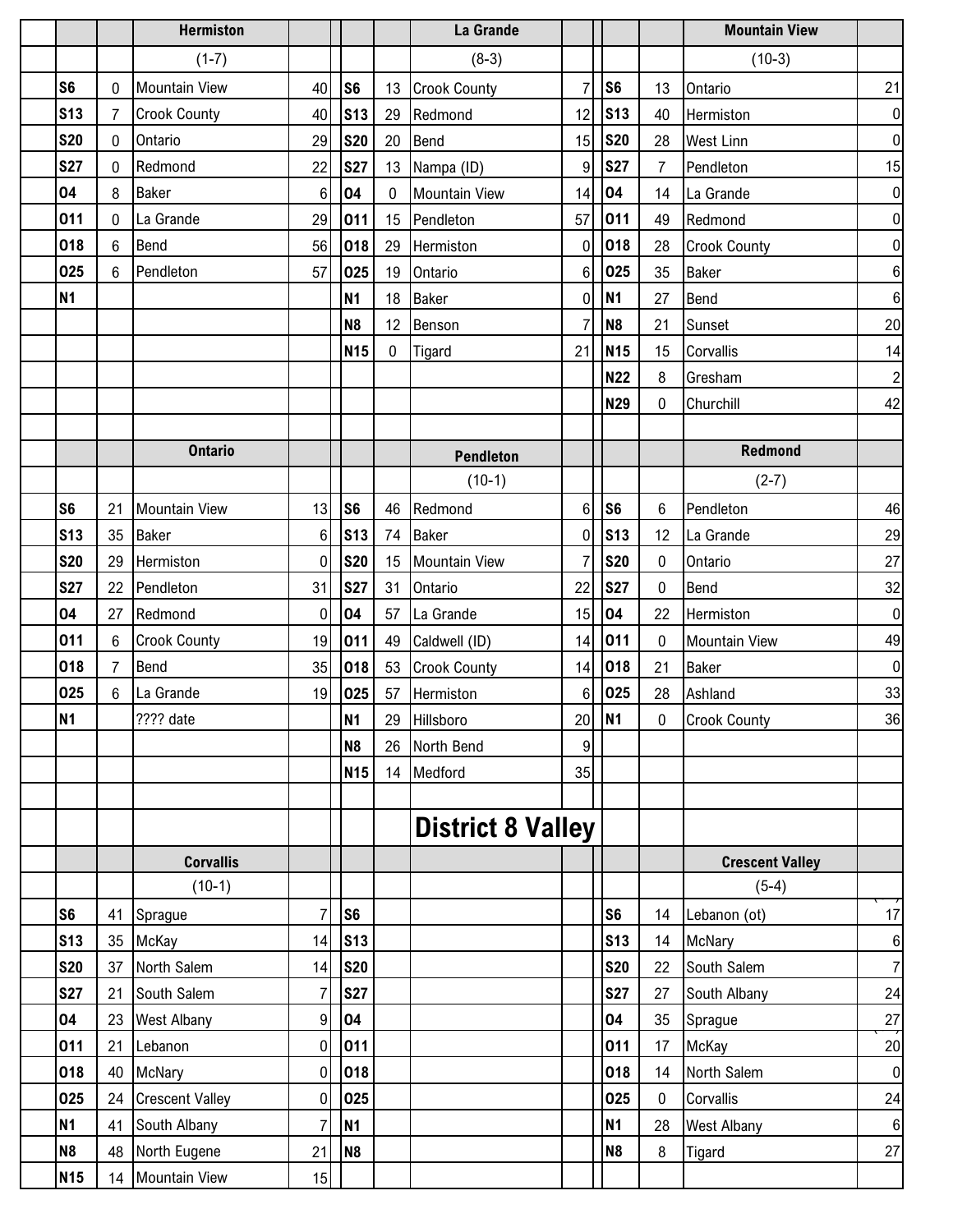|                |                 |                | Lebanon                |                  |                |                | <b>McKay</b>           |              |                 |                | <b>McNary</b>          |                  |
|----------------|-----------------|----------------|------------------------|------------------|----------------|----------------|------------------------|--------------|-----------------|----------------|------------------------|------------------|
|                |                 |                | $(8-3)$                |                  |                |                | $(4-5)$                |              |                 |                | $(3-6)$                |                  |
| S <sub>6</sub> |                 |                |                        |                  | S <sub>6</sub> | 34             | North Salem            | $\mathbf{0}$ | S <sub>6</sub>  | 6              | South Salem            | 8                |
|                | <b>S13</b>      | 17             | Crescent Valley (14)   | 14               | <b>S13</b>     | 14             | Corvallis              | 35           | S <sub>13</sub> | 6              | <b>Crescent Valley</b> | 14               |
|                | <b>S20</b>      | 17             | South Albany           | 0                | <b>S20</b>     | $\overline{7}$ | <b>West Albany</b>     | 22           | <b>S20</b>      | 9              | South Albany           | $\pmb{0}$        |
|                | <b>S27</b>      | 42             | Sprague                | 7                | <b>S27</b>     | 6              | Lebanon                | 28           | <b>S27</b>      | $\mathbf{3}$   | Sprague                | $\boldsymbol{0}$ |
|                | 04              | 28             | McKay                  | 6                | 04             | 9              | McNary                 | 19           | 04              | 19             | McKay                  | $\boldsymbol{9}$ |
|                | 011             | $\overline{7}$ | North Salem            | 14               | 011            | 20             | <b>Crescent Valley</b> | 17           | 011             | $\overline{7}$ | North Salem            | 22               |
|                | 018             | 0              | Corvallis              | 21               | 018            | 51             | South Albany           | 20           | 018             | 0              | Corvallis              | 40               |
|                | 025             | 24             | <b>West Albany</b>     | $\mathbf 0$      | 025            | 6              | Sprague                | 21           | 025             | $\overline{7}$ | <b>West Albany</b>     | 14               |
|                | <b>N1</b>       | 21             | South Salem            | 6                | <b>N1</b>      | 14             | South Salem            |              | <b>N1</b>       | 0              | Lebanon                | 15               |
|                | <b>N8</b>       | 15             | McNary                 | 0                | N <sub>8</sub> |                |                        |              | N <sub>8</sub>  |                |                        |                  |
|                | <b>N15</b>      | 20             | Jefferson              | 8                | <b>N15</b>     |                |                        |              | <b>N15</b>      |                |                        |                  |
|                | <b>N22</b>      | 16             | Medford                | 21               |                |                |                        |              |                 |                |                        |                  |
|                |                 |                |                        |                  |                |                |                        |              |                 |                |                        |                  |
|                |                 |                |                        |                  |                |                |                        |              |                 |                |                        |                  |
|                |                 |                | <b>North Salem</b>     |                  |                |                | <b>South Albany</b>    |              |                 |                | <b>South Salem</b>     |                  |
|                |                 |                | $(6-4)$                |                  |                |                | $(0-9)$                |              |                 |                | $(4-5)$                |                  |
| S <sub>6</sub> |                 | 0              | McKay                  | 34               | S <sub>6</sub> | 0              | <b>West Albany</b>     | 20           | S <sub>6</sub>  | 8              | McNary                 | 6                |
|                | <b>S13</b>      | 22             | South Salem            | 21               | <b>S13</b>     | $\mathbf{0}$   | Lebanon                | 17           | <b>S13</b>      | 21             | North Salem            | 22               |
|                | <b>S20</b>      | 14             | Corvallis              | 37               | <b>S20</b>     | $\mathbf 0$    | McNary                 | 9            | <b>S20</b>      | $\overline{7}$ | <b>Crescent Valley</b> | 22               |
|                | <b>S27</b>      | 28             | <b>West Albany</b>     | (2 OT) 27        | <b>S27</b>     | 24             | <b>Crescent Valley</b> | 27           | <b>S27</b>      | $\overline{7}$ | Corvallis              | 21               |
|                | 04              | 14             | Lebanon                | 7                | 04             | $\mathbf{0}$   | South Salem            | 23           | 04              | 23             | South Albany           | $\pmb{0}$        |
|                | 011             | 22             | McNary                 | 7                | 011            | 0              | Sprague                | 20           | 011             | 21             | <b>West Albany</b>     | $\boldsymbol{7}$ |
|                | 018             | 0              | <b>Crescent Valley</b> | 14               | 018            | 20             | McKay                  | 51           | 018             | 20             | Sprague (2 ot)         | 14               |
|                | 025             | 15             | South Albany           | 6                | 025            | 6              | North Salem            | 15           | 025             | 6              | Lebanon                | 21               |
|                | <b>N1</b>       |                | 28 Sprague             |                  | $23$ N1        | $\overline{7}$ | Corvallis              |              | $41$ N1         | $\overline{7}$ | McKay                  | 14               |
|                | N <sub>8</sub>  | 8              | Madison                | 20               |                |                |                        |              |                 |                |                        |                  |
|                |                 |                |                        |                  |                |                |                        |              |                 |                |                        |                  |
|                |                 |                | <b>Sprague</b>         |                  |                |                |                        |              |                 |                | <b>West Albany</b>     |                  |
|                |                 |                | $(3-6)$                |                  |                |                |                        |              |                 |                | $(3-6)$                |                  |
|                | S <sub>6</sub>  | $\overline{7}$ | Corvallis              | 41               |                |                |                        |              | S <sub>6</sub>  | 20             | South Albany           | $\overline{0}$   |
|                | S <sub>13</sub> | 21             | <b>West Albany</b>     | $6 \mid$         |                |                |                        |              | <b>S13</b>      | 6              | Sprague                | 21               |
|                | <b>S20</b>      | $\overline{7}$ | Lebanon                | 42               |                |                |                        |              | <b>S20</b>      | 22             | McKay                  | $\frac{7}{ }$    |
|                | <b>S27</b>      | $\mathbf 0$    | McNary                 | 3                |                |                |                        |              | <b>S27</b>      | 27             | North Salem            | 28               |
|                | 04              | 27             | <b>Crescent Valley</b> | 35               |                |                |                        |              | 04              | 9              | Corvallis              | 23               |
|                | 011             | 20             | South Albany           | $\mathbf 0$      |                |                |                        |              | 011             | $\overline{7}$ | South Salem            | 21               |
|                | 018             | 14             | South Salem (2 ot)     | 20               |                |                |                        |              | 018             | $\mathbf 0$    | Lebanon                | 24               |
|                | 025             | 21             | McKay                  | $6 \overline{6}$ |                |                |                        |              | 025             | 14             | McNary                 | $6 \overline{6}$ |
|                | <b>N1</b>       | 23             | North Salem            | 28               |                |                |                        |              | <b>N1</b>       | 6              | <b>Crescent Valley</b> | 28               |
|                |                 |                |                        |                  |                |                |                        |              |                 |                |                        |                  |
|                |                 |                |                        |                  |                |                |                        |              |                 |                |                        |                  |
|                |                 |                |                        |                  |                |                |                        |              |                 |                |                        |                  |
|                |                 |                |                        |                  |                |                |                        |              |                 |                |                        |                  |
|                |                 |                |                        |                  |                |                |                        |              |                 |                |                        |                  |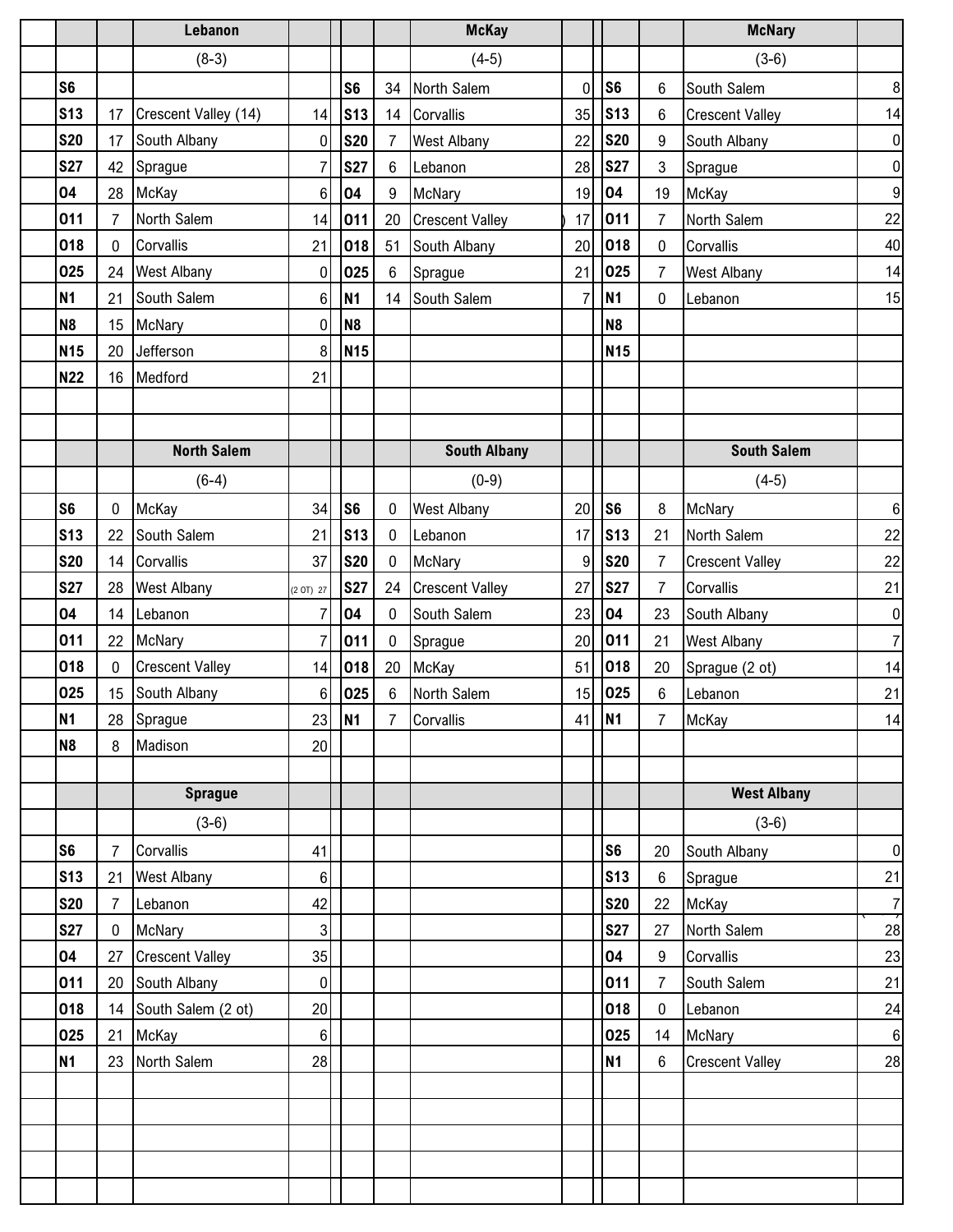|                |                | <b>District 9</b>  |                 |                 |             | <b>Three Rivers</b> |                |                 |                  |                      |                |
|----------------|----------------|--------------------|-----------------|-----------------|-------------|---------------------|----------------|-----------------|------------------|----------------------|----------------|
|                |                | <b>Clackamas</b>   |                 |                 |             |                     |                |                 |                  | Lake Oswego          |                |
|                |                | $(3-6)$            |                 |                 |             |                     |                |                 |                  | $(4-5)$              |                |
| S <sub>6</sub> | 13             | Molalla            | 6.00            |                 |             |                     |                | S <sub>6</sub>  | 6                | Beaverton            | 5              |
| <b>S13</b>     | 21             | Newberg            | 6.00            |                 |             |                     |                | S <sub>13</sub> | 32               | McMinnville          | $\pmb{0}$      |
| <b>S20</b>     | $\pmb{0}$      | Lake Oswego        | 39.00           |                 |             |                     |                | <b>S20</b>      | 39               | Clackamas            | $\pmb{0}$      |
| <b>S27</b>     | 10             | <b>West Linn</b>   | 0.00            |                 |             |                     |                | <b>S27</b>      | 14               | Lakeridge            | 42             |
| 04             | 10             | Putnam             | 14.00           |                 |             |                     |                | 04              | 8                | <b>Dallas</b>        | 46             |
| 011            | $\overline{2}$ | Oregon City        | 22.00           |                 |             |                     |                | 011             | 21               | <b>West Linn</b>     | $\overline{7}$ |
| 018            | 0              | Lakeridge          | 62.00           |                 |             |                     |                | 018             | 19               | Putnam               | 28             |
| 025            | 6              | Milwaukie          | 42.00           |                 |             |                     |                | 025             | 0                | Oregon City          | 35             |
| <b>N1</b>      | 0              | Gresham            | 34.00           |                 |             |                     |                | <b>N1</b>       | $\boldsymbol{9}$ | Milwaukie            | 14             |
|                |                |                    |                 |                 |             |                     |                |                 |                  |                      |                |
|                |                |                    |                 |                 |             |                     |                |                 |                  |                      |                |
|                |                | Lakeridge          |                 |                 |             | <b>Milwaukie</b>    |                |                 |                  | <b>Oregon City</b>   |                |
|                |                | $(9-4)$            |                 |                 |             | $(10-1)$            |                |                 |                  | $(5-6)$              |                |
| S <sub>6</sub> | 21             | Aloha              | 6               | S <sub>6</sub>  | 8           | Sunset              | $\overline{7}$ | S <sub>6</sub>  | 3                | <b>Forest Grove</b>  | $\bf 8$        |
| <b>S13</b>     | 19             | Sunset             | 26              | <b>S13</b>      | 40          | Jesuit              | 0              | <b>S13</b>      | $\pmb{0}$        | <b>Dallas</b>        | 33             |
| <b>S20</b>     | 33             | Oregon City        | $6\phantom{1}6$ | <b>S20</b>      | 10          | Putnam              |                | <b>S20</b>      | $\,6\,$          | Lakeridge            | 33             |
| <b>S27</b>     | 42             | Lake Oswego        | 14              | <b>S27</b>      | 42          | Oregon City         | 6              | <b>S27</b>      | $\,6\,$          | Milwaukie            | 42             |
| 04             | 8              | Milwaukie          | 13              | 04              | 13          | Lakeridge           | 8              | 04              | 33               | <b>West Linn</b>     | 17             |
| 011            | 20             | Putnam             | 17              | 011             | 30          | Centennial          | 6              | 011             | 22               | Clackamas            | $\overline{c}$ |
| 018            | 62             | Clackamas          | $\mathbf 0$     | 018             | 28          | <b>West Linn</b>    | 7              | 018             | $\overline{7}$   | Kelso                | $(OT)$ 10      |
| 025            | 20             | Prairie (WA)       | 30              | 025             | 42          | Clackamas           | 6              | 025             | 35               | Lake Oswego          | $\pmb{0}$      |
| <b>N1</b>      | 47             | <b>West Linn</b>   | 6               | <b>N1</b>       | 14          | Lake Oswego         | 9              | N <sub>1</sub>  | 21               | Putnam               | 17             |
| N <sub>8</sub> | 33             | <b>Barlow</b>      | $\overline{7}$  | N <sub>8</sub>  | 3           | Roseburg            | 0              | N <sub>8</sub>  | 20               | Crater               | 18             |
| <b>N15</b>     | 35             | Forest Grove       | $\overline{a}$  | N <sub>15</sub> | $\mathbf 0$ | Gresham             | $6\vert$       | N <sub>15</sub> | 14               | Dallas               | $(OT)$ 17      |
| <b>N22</b>     | 27             | Tigard             | 18              |                 |             |                     |                |                 |                  |                      |                |
| <b>N29</b>     | $\overline{7}$ | Medford            | 14              |                 |             |                     |                |                 |                  |                      |                |
|                |                |                    |                 |                 |             |                     |                |                 |                  |                      |                |
|                |                | <b>Putnam</b>      |                 |                 |             |                     |                |                 |                  | <b>West Linn</b>     |                |
|                |                | $(6-3)$            |                 |                 |             |                     |                |                 |                  | $(0-9)$              |                |
| S <sub>6</sub> | 21             | Glencoe            | 10              |                 |             |                     |                | S <sub>6</sub>  | 0                | Canby                | 16             |
| <b>S13</b>     | 27             | Beaverton          | 16              |                 |             |                     |                | <b>S13</b>      | $\overline{7}$   | Aloha                | 19             |
| <b>S20</b>     | $\overline{7}$ | Milwaukie          | 10              |                 |             |                     |                | <b>S20</b>      | $\mathbf 0$      | <b>Mountain View</b> | 28             |
| <b>S27</b>     | 40             | Ft. Vancouver (WA) | (0T) 37         |                 |             |                     |                | <b>S27</b>      | $\mathbf 0$      | Clackamas            | 10             |
| 04             | 14             | Clackamas          | 10              |                 |             |                     |                | 04              | 17               | Oregon City          | 33             |
| 011            | 17             | Lakeridge          | 20              |                 |             |                     |                | 011             | $\overline{7}$   | Lake Oswego          | 21             |
| 018            | 28             | Lake Oswego        | 19              |                 |             |                     |                | 018             | $\overline{7}$   | Milwaukie            | $28$           |
| 025            | 41             | <b>West Linn</b>   | $\overline{7}$  |                 |             |                     |                | 025             | $\overline{7}$   | Putnam               | 41             |
| <b>N1</b>      | 17             | Oregon City        | 21              |                 |             |                     |                | <b>N1</b>       | $6\phantom{1}$   | Lakeridge            | 47             |
|                |                |                    |                 |                 |             |                     |                |                 |                  |                      |                |
|                |                |                    |                 |                 |             |                     |                |                 |                  |                      |                |
|                |                |                    |                 |                 |             |                     |                |                 |                  |                      |                |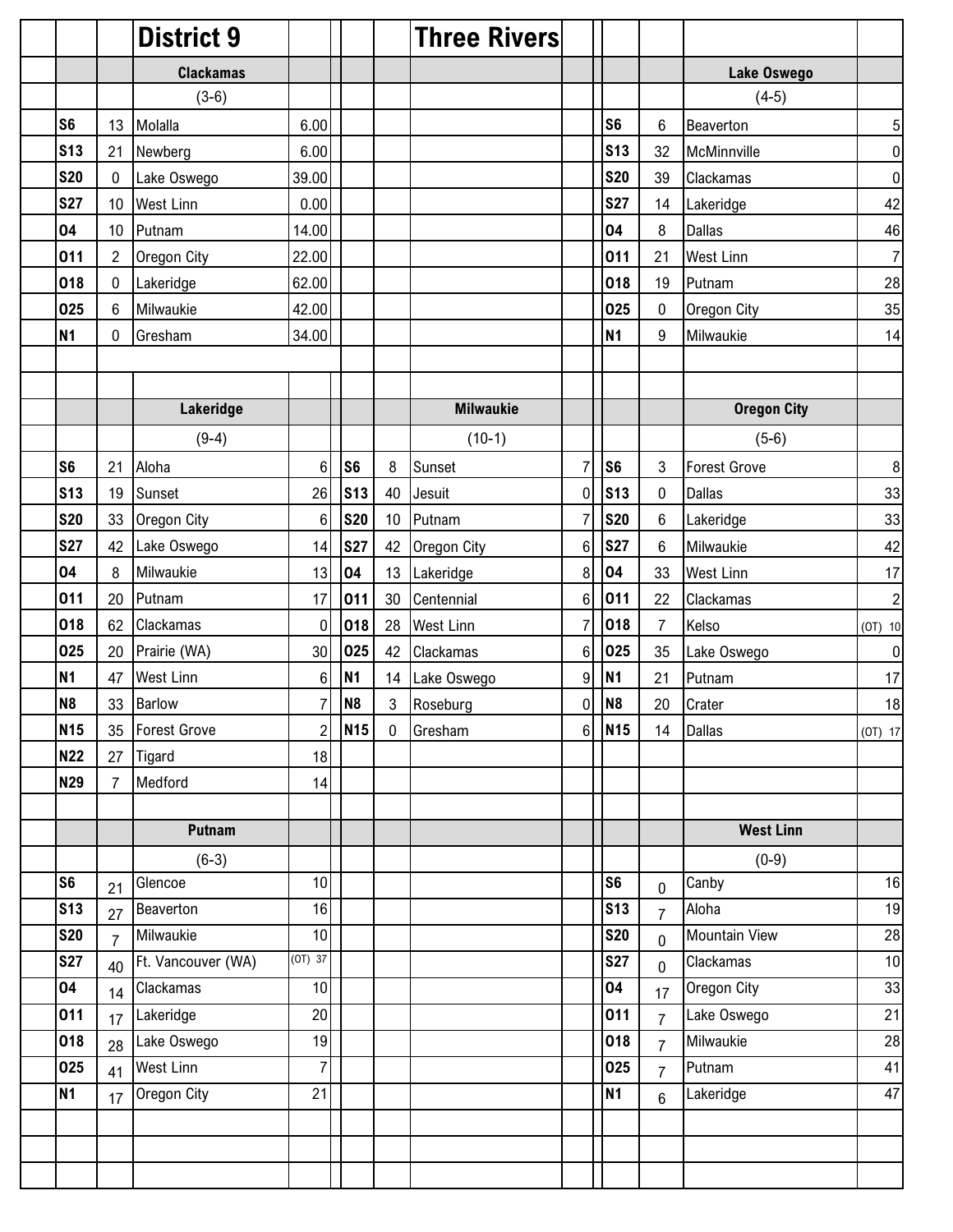|                 |                | <b>1978 Class AA Football Schedules and Scores</b> |                |                |          |                        |    |                 |                 |                   |                 |
|-----------------|----------------|----------------------------------------------------|----------------|----------------|----------|------------------------|----|-----------------|-----------------|-------------------|-----------------|
|                 |                | <b>District 1</b>                                  |                |                |          | <b>Cowapa League</b>   |    |                 |                 |                   |                 |
|                 |                | <b>Astoria</b>                                     |                |                |          |                        |    |                 |                 | <b>Clatskanie</b> |                 |
|                 |                | $(1-8)$                                            |                |                |          |                        |    |                 |                 | $(3-6)$           |                 |
| S <sub>6</sub>  | 21             | Philomath                                          | 25             |                |          |                        |    | S <sub>6</sub>  | 14              | <b>Banks</b>      | 17              |
| S <sub>13</sub> | $\overline{7}$ | Toledo                                             | $\,6\,$        |                |          |                        |    | S <sub>13</sub> | 13              | Kalama (WA)       | 12              |
| <b>S20</b>      | $\overline{0}$ | St. Helens                                         | 13             |                |          |                        |    | <b>S20</b>      | $6\phantom{.}6$ | Scappoose         | 34              |
| <b>S27</b>      | 16             | Scappoose                                          | 19             |                |          |                        |    | <b>S27</b>      | 28              | Tillamook         | 21              |
| 04              | $\overline{0}$ | Tillamook                                          | 30             |                |          |                        |    | 04              | 14              | La Salle          | 18              |
| 011             | $\mathbf 0$    | Seaside                                            | 42             |                |          |                        |    | 011             | 14              | Rainier           | 21              |
| 018             | $\overline{7}$ | Clatskanie                                         | 25             |                |          |                        |    | 018             | 25              | Astoria           | $\overline{7}$  |
| 025             | $\overline{7}$ | Rainier                                            | 28             |                |          |                        |    | 025             | 8               | St. Helens        | 25              |
| N <sub>1</sub>  | 0              | Gladstone                                          | 21             |                |          |                        |    | <b>N1</b>       | 8               | Seaside           | 35              |
|                 |                |                                                    |                |                |          |                        |    |                 |                 |                   |                 |
|                 |                |                                                    |                |                |          |                        |    |                 |                 |                   |                 |
|                 |                | Rainier                                            |                |                |          | <b>St. Helens</b>      |    |                 |                 | <b>Scappoose</b>  |                 |
|                 |                | $(5-4)$                                            |                |                |          | $(8-2)$                |    |                 |                 | $(5-4)$           |                 |
| S <sub>6</sub>  | 7              | Cascade                                            | 28             | S <sub>6</sub> | 25       | <b>Illinois Valley</b> | 12 | S <sub>6</sub>  | 16              | Estacada          | 16              |
| <b>S13</b>      | 20             | Woodland (WA)                                      | 14             | <b>S13</b>     | 45       | Yamhill-Carlton        | 0  | S <sub>13</sub> | 6               | La Salle          |                 |
| <b>S20</b>      | 6              | Seaside                                            | 35             | <b>S20</b>     | 13       | Astoria                | 0  | <b>S20</b>      | 34              | Clatskanie        | 6               |
| <b>S27</b>      | 0              | <b>Hood River Valley</b>                           | 14             | <b>S27</b>     | $\Omega$ | Seaside                | 40 | <b>S27</b>      | 19              | Astoria           | 16              |
| 04              | 12             | St. Helens                                         | 14             | 04             | 14       | Rainier                | 12 | 04              | 13              | Seaside           | 21              |
| 011             | 21             | Clatskanie                                         | 14             | 011            | 33       | Tillamook              | 32 | 011             | 20              | Sherwood          | 19              |
| 018             | 13             | Scappoose                                          | 7              | 018            | 35       | Estacada               | 14 | 018             | $\overline{7}$  | Rainier           | 13              |
| 025             | 28             | Astoria                                            | 7              | 025            | 25       | Clatskanie             | 8  | 025             | 29              | Tillamook         | $\pmb{0}$       |
| <b>N1</b>       | $\overline{7}$ | Tillamook                                          |                | $0$ N1         |          | 17 Scappoose           |    | 14 N1           | 14              | St. Helens        | $\overline{17}$ |
|                 |                |                                                    |                | <b>N8</b>      | 6        | Sweet Home             | 21 |                 |                 |                   |                 |
|                 |                |                                                    |                |                |          |                        |    |                 |                 |                   |                 |
|                 |                |                                                    |                |                |          |                        |    |                 |                 |                   |                 |
|                 |                | <b>Seaside</b>                                     |                |                |          |                        |    |                 |                 | <b>Tillamook</b>  |                 |
|                 |                | $(9-1)$                                            |                |                |          |                        |    |                 |                 | $(1-8)$           |                 |
| S <sub>6</sub>  | 34             | Madras                                             | $\overline{0}$ |                |          |                        |    | S <sub>6</sub>  | 6               | Gladstone         | 34              |
| <b>S13</b>      | 48             | Taft                                               | 0              |                |          |                        |    | <b>S13</b>      | 21              | Newport           | 41              |
| <b>S20</b>      | 35             | Rainier                                            | $6\vert$       |                |          |                        |    | <b>S20</b>      | $\overline{7}$  | <b>Banks</b>      | 31              |
| <b>S27</b>      | 40             | St. Helens                                         | $\mathbf 0$    |                |          |                        |    | <b>S27</b>      | 21              | Clatskanie        | 28              |
| 04              | 21             | Scappoose                                          | 13             |                |          |                        |    | 04              | 30              | Astoria           | $\overline{0}$  |
| 011             | 42             | Astoria                                            | $\overline{0}$ |                |          |                        |    | 011             | 32              | St. Helens        | 33              |
| 018             | 21             | Tillamook                                          | $\mathbf 0$    |                |          |                        |    | 018             | $\mathbf 0$     | Seaside           | 21              |
| 025             | 41             | Yamhill-Carlton                                    | 8 <sup>1</sup> |                |          |                        |    | 025             | $\mathbf 0$     | Scappoose         | 29              |
| <b>N1</b>       | 35             | Clatskanie                                         | 8 <sup>1</sup> |                |          |                        |    | <b>N1</b>       | $\pmb{0}$       | Rainier           | $\overline{7}$  |
| N <sub>8</sub>  | 6              | La Salle                                           | 35             |                |          |                        |    |                 |                 |                   |                 |
|                 |                |                                                    |                |                |          |                        |    |                 |                 |                   |                 |
|                 |                |                                                    |                |                |          |                        |    |                 |                 |                   |                 |
|                 |                |                                                    |                |                |          |                        |    |                 |                 |                   |                 |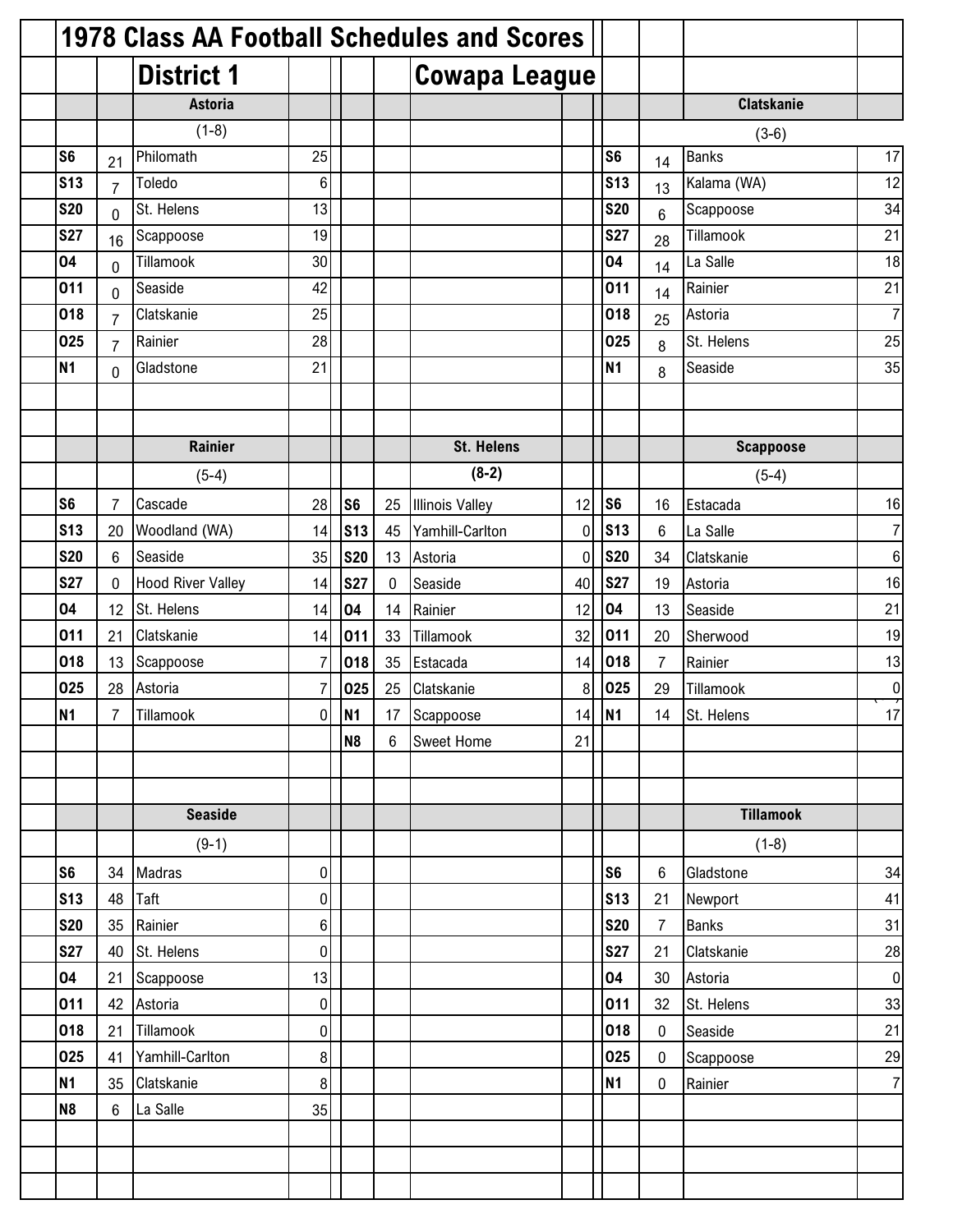|                |                 | <b>District 2</b>        |                 |                |             | <b>Tri-Valley</b>        |                 |                 |                |                          |                  |
|----------------|-----------------|--------------------------|-----------------|----------------|-------------|--------------------------|-----------------|-----------------|----------------|--------------------------|------------------|
|                |                 | <b>Banks</b>             |                 |                |             |                          |                 |                 |                | <b>Estacada</b>          |                  |
|                |                 | $(11-1)$                 |                 |                |             |                          |                 |                 |                | $(1-8)$                  |                  |
| S <sub>6</sub> | 17              | Clatskanie               | 14              |                |             |                          |                 | S <sub>6</sub>  | $\pmb{0}$      | Scappoose                | 16               |
| <b>S13</b>     | 14              | Stayton                  | $\mathbf 0$     |                |             |                          |                 | <b>S13</b>      | 0              | Silverton                | 13               |
| <b>S20</b>     | 31              | Tillamook                | $\overline{7}$  |                |             |                          |                 | <b>S20</b>      | 0              | Gladstone                | 31               |
| <b>S27</b>     | 23              | La Salle                 | 8               |                |             |                          |                 | <b>S27</b>      | 23             | Yamhill-Carlton          | 14               |
| 04             | 17              | Gladstone                | $6\phantom{1}6$ |                |             |                          |                 | 04              | 0              | <b>Hood River Valley</b> | 41               |
| 011            | 21              | Estacada                 | $\overline{7}$  |                |             |                          |                 | 011             | $\overline{7}$ | <b>Banks</b>             | 21               |
| 018            | 27              | Yamhill-Carlton          | $\mathbf 0$     |                |             |                          |                 | 018             | 14             | St. Helens               | 35               |
| 025            | 23              | Sherwood                 | 14              |                |             |                          |                 | 025             | 0              | La Salle                 | 31               |
| <b>N1</b>      | 28              | <b>Hood River Valley</b> | 6               |                |             |                          |                 | <b>N1</b>       | 21             | Sherwood                 | 29               |
| N <sub>8</sub> | 17              | Madras                   | $\mathbf 0$     |                |             |                          |                 |                 |                |                          |                  |
| <b>N15</b>     | 14              | <b>Sweet Home</b>        | $\overline{7}$  |                |             |                          |                 |                 |                |                          |                  |
| <b>N22</b>     | $\overline{7}$  | Phoenix                  | 14              |                |             |                          |                 |                 |                |                          |                  |
|                |                 |                          |                 |                |             |                          |                 |                 |                |                          |                  |
|                |                 |                          |                 |                |             |                          |                 |                 |                |                          |                  |
|                |                 | <b>Gladstone</b>         |                 |                |             | <b>Hood River Valley</b> |                 |                 |                | La Salle                 |                  |
|                |                 | $(7-2)$                  |                 |                |             | $(5-4)$                  |                 |                 |                | $(9-3)$                  |                  |
| S <sub>6</sub> | 34              | Tillamook                | $6\phantom{1}6$ | S <sub>6</sub> | 21          | McLoughlin               | 0               | S <sub>6</sub>  | 14             | Stayton                  | $\overline{c}$   |
| <b>S13</b>     | 26              | Woodburn                 | 8               | <b>S13</b>     | 32          | Glide                    | 14              | S <sub>13</sub> | $\overline{7}$ | Scappoose                | $\,6$            |
| <b>S20</b>     | 31              | Estacada                 | 0               | <b>S20</b>     | 28          | Yamhill-Carlton          | 16              | <b>S20</b>      | 36             | Sherwood                 | 20               |
| <b>S27</b>     | 23              | Sherwood                 | 13              | <b>S27</b>     | 14          | Rainier                  | 0               | <b>S27</b>      | 8              | <b>Banks</b>             | 23               |
| 04             | $6\phantom{1}$  | <b>Banks</b>             | 17              | 04             | 41          | Estacada                 | 0               | 04              | 18             | Clatskanie               | 14               |
| 011            | 28              | Yamhill-Carlton          | 0               | 011            | 0           | La Salle                 | 6               | 011             | 6              | <b>Hood River Valley</b> | $\boldsymbol{0}$ |
| 018            | 7               | La Salle                 | 14              | 018            |             | 20 Sherwood              | 21              | 018             | 14             | Gladstone                | $\overline{7}$   |
| 025            | 10 <sup>°</sup> | <b>Hood River Valley</b> | 0               | 025            | $\mathbf 0$ | Gladstone                | 10 <sup>1</sup> | 025             | 31             | Estacada                 | $\overline{0}$   |
| N <sub>1</sub> | 21              | Astoria                  | $\mathbf 0$     | <b>N1</b>      | 6           | <b>Banks</b>             | 28              | N <sub>1</sub>  | 39             | Yamhill-Carlton          | 12               |
|                |                 |                          |                 |                |             |                          |                 | N <sub>8</sub>  | 35             | Seaside                  | $\boldsymbol{6}$ |
|                |                 |                          |                 |                |             |                          |                 | <b>N15</b>      | 24             | Vale                     | $20\,$           |
|                |                 |                          |                 |                |             |                          |                 | <b>N22</b>      | 12             | Marist                   | $20\,$           |
|                |                 |                          |                 |                |             |                          |                 |                 |                |                          |                  |
|                |                 | Sherwood                 |                 |                |             |                          |                 |                 |                | <b>Yamhill-Carlton</b>   |                  |
|                |                 | $(5-4)$                  |                 |                |             |                          |                 |                 |                | $(0-9)$                  |                  |
| S <sub>6</sub> | 19              | North Marion (ot)        | 18              |                |             |                          |                 | S <sub>6</sub>  | 0              | St. Helens               | 45               |
| <b>S13</b>     | 19              | <b>Sweet Home</b>        | 12              |                |             |                          |                 | <b>S13</b>      | $\pmb{0}$      | North Marion             | 44               |
| <b>S20</b>     | 20              | La Salle                 | 36              |                |             |                          |                 | <b>S20</b>      | 16             | <b>Hood River Valley</b> | 28               |
| <b>S27</b>     | 13              | Gladstone                | 23              |                |             |                          |                 | <b>S27</b>      | 14             | Estacada                 | 23               |
| 04             | 36              | Yamhill-Carlton          | $\bf 8$         |                |             |                          |                 | 04              | 8              | Sherwood                 | 36               |
| 011            | 19              | Scappoose                | 20              |                |             |                          |                 | 011             | $\pmb{0}$      | Gladstone                | 28               |
| 018            | 21              | <b>Hood River Valley</b> | 20              |                |             |                          |                 | 018             | $\pmb{0}$      | <b>Banks</b>             | 27               |
| 025            | 14              | <b>Banks</b>             | 23              |                |             |                          |                 | 025             | 8              | Seaside                  | 41               |
| <b>N1</b>      | 29              | Estacada                 | 21              |                |             |                          |                 | N <sub>1</sub>  | 12             | La Salle                 | 39               |
|                |                 |                          |                 |                |             |                          |                 |                 |                |                          |                  |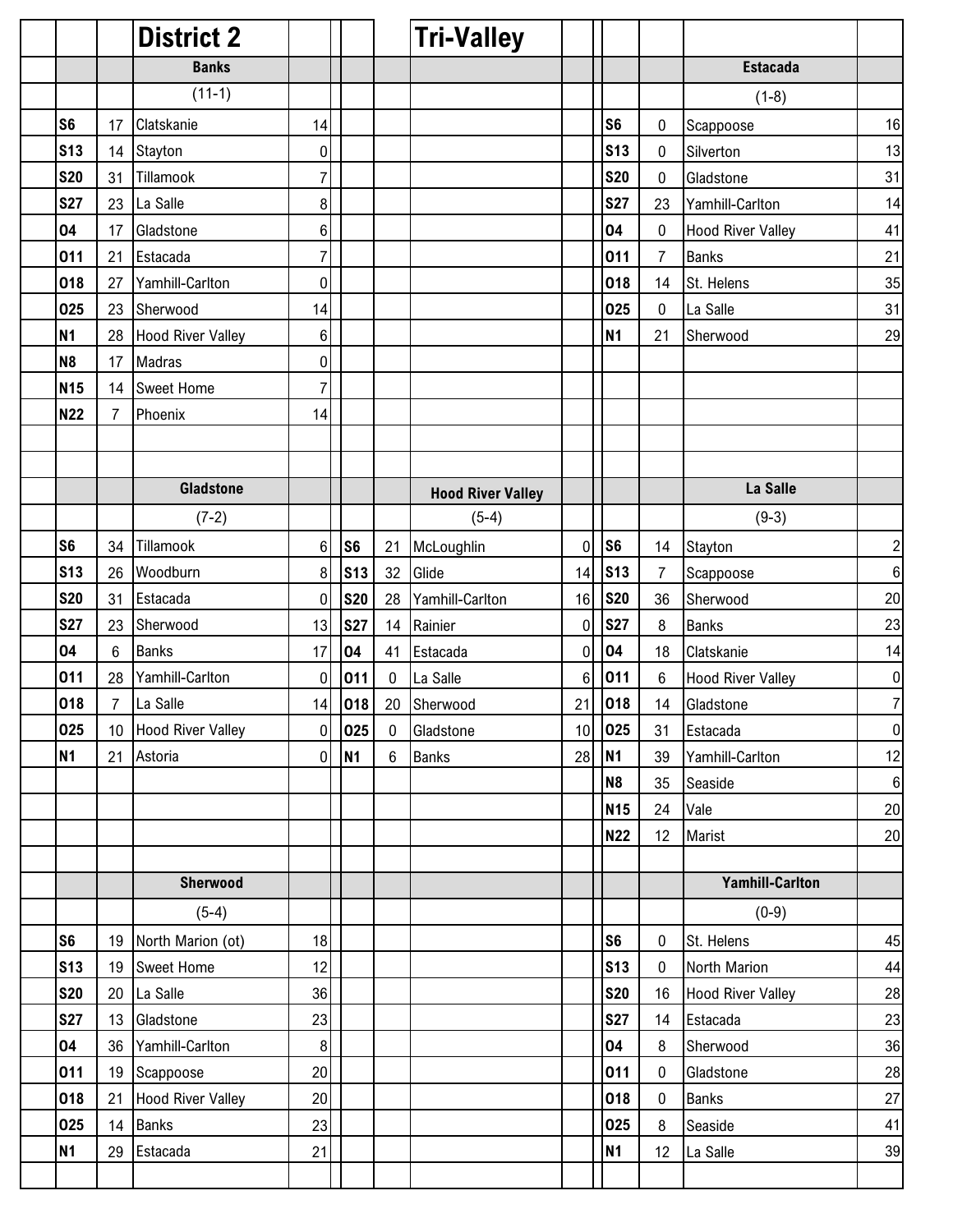|                |                |                         |                  |                |    | <b>District 3 Far West</b> |    |                 |           |                         |                  |
|----------------|----------------|-------------------------|------------------|----------------|----|----------------------------|----|-----------------|-----------|-------------------------|------------------|
|                |                | <b>Bandon</b>           |                  |                |    |                            |    |                 |           | <b>Brookings-Harbor</b> |                  |
|                |                | $(1-8)$                 |                  |                |    |                            |    |                 |           | $(0-9)$                 |                  |
| S <sub>6</sub> | 8              | <b>Oakland</b>          | 27               |                |    |                            |    | S <sub>6</sub>  | 8         | North Valley            | 31               |
| <b>S13</b>     | 6              | Yoncalla                | 22               |                |    |                            |    | S <sub>13</sub> | 0         | Phoenix                 | 39               |
| <b>S20</b>     | 22             | <b>Brookings-Harbor</b> | 18               |                |    |                            |    | <b>S20</b>      | 18        | Bandon                  | 22               |
| <b>S27</b>     | 6              | Myrtle point            | 28               |                |    |                            |    | <b>S27</b>      | $\pmb{0}$ | Glide                   | 27               |
| 04             | 6              | Reedsport               | 34               |                |    |                            |    | 04              | 13        | Siuslaw                 | 52               |
| 011            | $\pmb{0}$      | Creswell                | 27               |                |    |                            |    | 011             | $\pmb{0}$ | <b>Gold Beach</b>       | 55               |
| 018            | 0              | Siuslaw                 | 34               |                |    |                            |    | 018             | 0         | Coquille                | 38               |
| 025            | 6              | Coquille                | 38               |                |    |                            |    | 025             | 12        | <b>Myrtle Point</b>     | 14               |
| <b>N1</b>      | 8              | Gold Beach              | 55               |                |    |                            |    | <b>N1</b>       | 8         | Reedsport               | 27               |
|                |                |                         |                  |                |    |                            |    |                 |           |                         |                  |
|                |                |                         |                  |                |    |                            |    |                 |           |                         |                  |
|                |                | Coquille                |                  |                |    | <b>Gold Beach</b>          |    |                 |           | <b>Myrtle Point</b>     |                  |
|                |                | $(4-4)$                 |                  |                |    | $(9-2)$                    |    |                 |           | $(3-6)$                 |                  |
| S <sub>6</sub> | 28             | Rogue River             | 34               | S <sub>6</sub> | 47 | St. Mary's                 | 19 | S <sub>6</sub>  | 0         | Glide                   | $\,6$            |
| <b>S13</b>     | $\overline{7}$ | Reedsport               | 15               | <b>S13</b>     | 41 | <b>Pleasant Hill</b>       | 12 | <b>S13</b>      | 14        | Douglas                 | 6                |
| <b>S20</b>     | 19             | <b>Gold Beach</b>       | 49               | <b>S20</b>     | 28 | Myrtle Point               | 0  | <b>S20</b>      | 0         | <b>Gold Beach</b>       | 28               |
| <b>S27</b>     | 28             | <b>Myrtle Point</b>     | 12               | <b>S27</b>     | 49 | Coquille                   | 19 | <b>S27</b>      | 28        | Bandon                  | $\boldsymbol{6}$ |
| 04             | $\overline{7}$ | Siuslaw                 | 14               | 04             | 33 | Sutherlin                  | 6  | 04              | 12        | Coquille                | 28               |
| 011            | 38             | <b>Brookings-Harbor</b> | 0                | 011            | 55 | Brookings-Harbor           | 0  | 011             | $\pmb{0}$ | Reedsport               | 14               |
| 018            | 38             | <b>Bandon</b>           | 6                | 018            | 39 | Reedsport                  | 13 | 018             | 6         | <b>Pleasant Hill</b>    | 35               |
| 025            | 20             | Junction City           | 14               | 025            | 13 | Siuslaw                    | 14 | 025             | 14        | Brookings-Harbor        | 12               |
| <b>N1</b>      |                |                         |                  | <b>N1</b>      | 55 | Bandon                     | 8  | <b>N1</b>       | 0         | Siuslaw                 | 14               |
|                |                |                         |                  | N <sub>8</sub> |    | 12 Newport                 | 3  |                 |           |                         |                  |
|                |                |                         |                  | <b>N15</b>     | 6  | Phoenix                    | 33 |                 |           |                         |                  |
|                |                |                         |                  |                |    |                            |    |                 |           |                         |                  |
|                |                |                         |                  |                |    |                            |    |                 |           |                         |                  |
|                |                | <b>Reedsport</b>        |                  |                |    |                            |    |                 |           | <b>Siuslaw</b>          |                  |
|                |                | $(6-3)$                 |                  |                |    |                            |    |                 |           | $(7-3)$                 |                  |
| S <sub>6</sub> | 7              | Newport                 | 20               |                |    |                            |    | S <sub>6</sub>  | 13        | <b>Pleasant Hill</b>    | 14               |
| <b>S13</b>     | 14             | Sutherlin               | 13               |                |    |                            |    | S <sub>13</sub> | 18        | Creswell                | 6                |
| <b>S20</b>     | 15             | Coquille                | $\overline{7}$   |                |    |                            |    | <b>S20</b>      | 20        | Marist                  | 21               |
| <b>S27</b>     | 6              | Siuslaw                 | 20               |                |    |                            |    | <b>S27</b>      | 20        | Reedsport               | $\,6\,$          |
| 04             | 34             | Bandon                  | $\,6$            |                |    |                            |    | 04              | 52        | Brookings-Harbor        | 13               |
| 011            | 14             | <b>Myrtle Point</b>     | $\boldsymbol{0}$ |                |    |                            |    | 011             | 14        | Coquille                | 6                |
| 018            | 13             | <b>Gold Beach</b>       | 39               |                |    |                            |    | 018             | 34        | Bandon                  | $\pmb{0}$        |
| 025            | 34             | Elmira                  | $\boldsymbol{0}$ |                |    |                            |    | 025             | 14        | <b>Gold Beach</b>       | 13               |
| <b>N1</b>      | 27             | Brookings-Harbor        | 8                |                |    |                            |    | <b>N1</b>       | 14        | <b>Myrtle Point</b>     | $\pmb{0}$        |
|                |                |                         |                  |                |    |                            |    | N <sub>8</sub>  | 13        | North Valley            | 39               |
|                |                |                         |                  |                |    |                            |    |                 |           |                         |                  |
|                |                |                         |                  |                |    |                            |    |                 |           |                         |                  |
|                |                |                         |                  |                |    |                            |    |                 |           |                         |                  |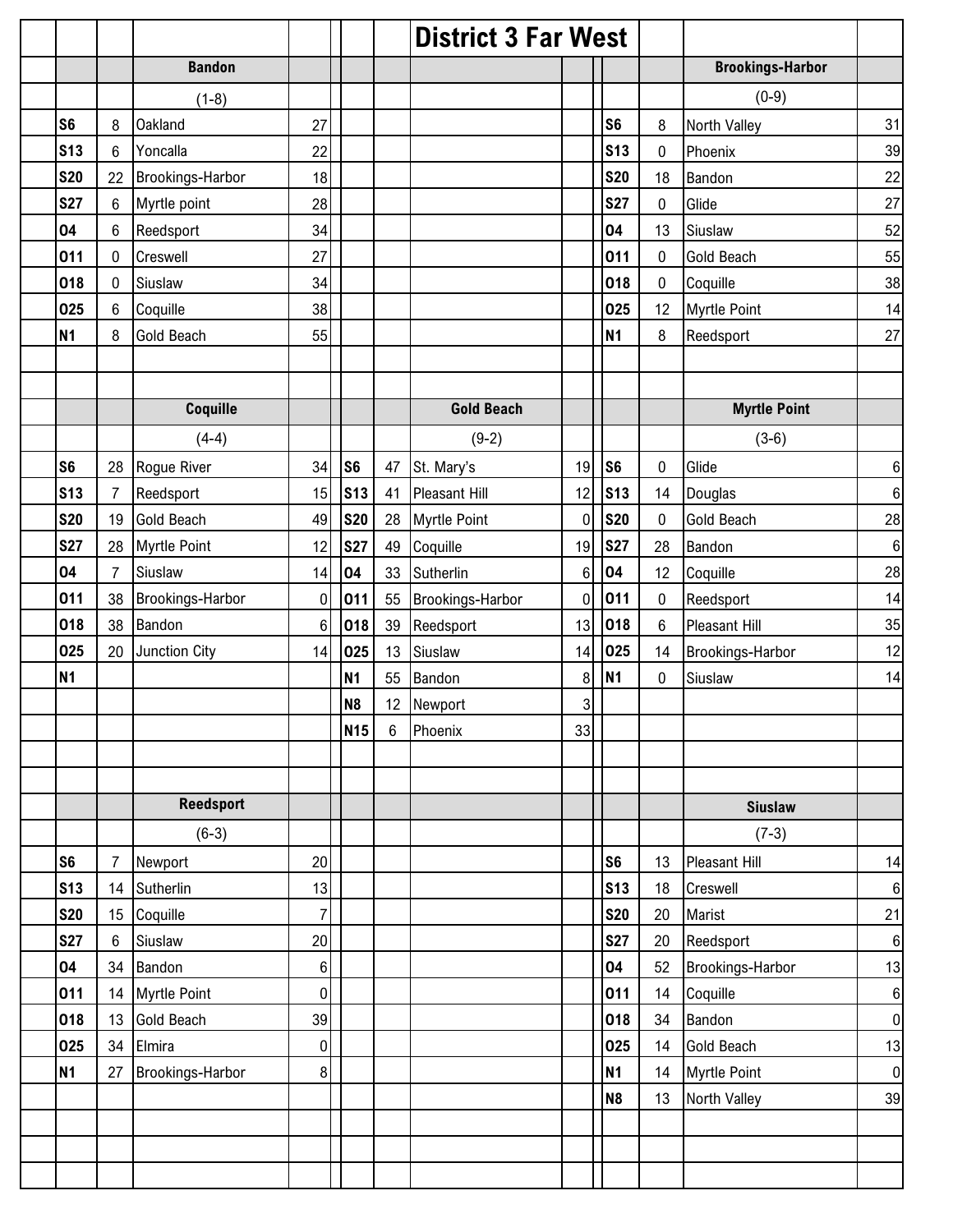|                 |                |                     |                |                |    | <b>District 4 Val-Co</b> |                |                |                |                     |                  |
|-----------------|----------------|---------------------|----------------|----------------|----|--------------------------|----------------|----------------|----------------|---------------------|------------------|
|                 |                | <b>Central</b>      |                |                |    |                          |                |                |                | <b>Central Linn</b> |                  |
|                 |                | $(3-6)$             |                |                |    |                          |                |                |                |                     |                  |
| S <sub>6</sub>  | $\overline{7}$ | Woodburn            | 13             |                |    |                          |                | S <sub>6</sub> | 13             | Junction City       | 33               |
| S <sub>13</sub> | 0              | Cascade             | 33             |                |    |                          |                | <b>S13</b>     | 0              | Marist              | 37               |
| <b>S20</b>      | 28             | Taft                | $\overline{7}$ |                |    |                          |                | <b>S20</b>     | $\pmb{0}$      | Philomath           | 19               |
| <b>S27</b>      | 14             | North Marion        | 27             |                |    |                          |                | <b>S27</b>     | 14             | Taft                | $\boldsymbol{9}$ |
| 04              | $\overline{7}$ | Jefferson           | 24             |                |    |                          |                | 04             | 0              | Cascade             | 42               |
| 011             | 15             | Philomath           | 12             |                |    |                          |                | 011            | $\overline{7}$ | Toledo              | 10               |
| 018             | 19             | Newport             | 36             |                |    |                          |                | 018            | $\overline{7}$ | Jefferson           | 12               |
| 025             | 27             | <b>Central Linn</b> | 6              |                |    |                          |                | 025            | 6              | Central             | 27               |
| <b>N1</b>       | $6\phantom{1}$ | Toledo              | $(ot)$ 14      |                |    |                          |                | N <sub>1</sub> | 20             | Newport             | $\mathbf 0$      |
|                 |                |                     |                |                |    |                          |                |                |                |                     |                  |
|                 |                |                     |                |                |    |                          |                |                |                |                     |                  |
|                 |                | <b>Jefferson</b>    |                |                |    | <b>Newport</b>           |                |                |                | Philomath           |                  |
|                 |                | $(5-4)$             |                |                |    | $(8-2)$                  |                |                |                | $(5-4)$             |                  |
| S <sub>6</sub>  | 20             | Creswell            | 14             | S <sub>6</sub> | 20 | Reedsport                | $\overline{7}$ | S6             | 25             | Astoria             | 21               |
| <b>S13</b>      | $\overline{7}$ | Salem Academy       | 6              | <b>S13</b>     | 41 | Tillamook                | 21             | <b>S13</b>     | 26             | Elmira              | $\boldsymbol{0}$ |
| <b>S20</b>      | 14             | Toledo              | 28             | <b>S20</b>     | 32 | Stayton                  | 13             | <b>S20</b>     | 19             | <b>Central Linn</b> | $\boldsymbol{0}$ |
| <b>S27</b>      | 35             | Philomath           | 10             | <b>S27</b>     |    | 34 Toledo                | 14             | <b>S27</b>     | 10             | Jefferson           | 35               |
| 04              | 24             | Central             | 7              | 04             | 40 | Taft                     | 12             | 04             | 16             | Toledo              | 22               |
| 011             | 8              | Newport             | 33             | 011            | 33 | Jefferson (OR)           | 8              | 011            | 12             | Central             | 15               |
| 018             | 12             | <b>Central Linn</b> | $\overline{7}$ | 018            | 36 | Central                  | 19             | 018            | 36             | Chemawa             | $\pmb{0}$        |
| 025             | 9              | Taft                | 14             | 025            | 33 | Philomath                | 7              | 025            | $\overline{7}$ | Newport             | 33               |
| <b>N1</b>       | 12             | Woodburn            | 50             | <b>N1</b>      | 0  | <b>Central Linn</b>      | 20             | <b>N1</b>      | 13             | Taft                | $\boldsymbol{6}$ |
|                 |                |                     |                | N <sub>8</sub> | 3  | <b>Gold Beach</b>        | 12             |                |                |                     |                  |
|                 |                |                     |                |                |    |                          |                |                |                |                     |                  |
|                 |                |                     |                |                |    |                          |                |                |                |                     |                  |
|                 |                | <b>Taft</b>         |                |                |    |                          |                |                |                | <b>Toledo</b>       |                  |
|                 |                | $(2-7)$             |                |                |    |                          |                |                |                | $(5-4)$             |                  |
| S <sub>6</sub>  | 6              | Salem Academy       | 19             |                |    |                          |                | S <sub>6</sub> | 12             | Elmira              | $\pmb{0}$        |
| <b>S13</b>      | 0              | Seaside             | 48             |                |    |                          |                | <b>S13</b>     | 6              | Astoria             | $\overline{7}$   |
| <b>S20</b>      | $\overline{7}$ | Central             | 28             |                |    |                          |                | <b>S20</b>     | 28             | Jefferson (OR)      | 14               |
| <b>S27</b>      | 6              | <b>Central Linn</b> | $\pmb{0}$      |                |    |                          |                | <b>S27</b>     | 14             | Newport             | 34               |
| 04              | 12             | Newport             | 40             |                |    |                          |                | 04             | 22             | Philomath           | 16               |
| 011             | 6              | Toledo              | 14             |                |    |                          |                | 011            | 10             | <b>Central Linn</b> | $\overline{7}$   |
| 018             | 14             | Jefferson           | 9              |                |    |                          |                | 018            | 14             | Taft                | $\,6\,$          |
| 025             | $\overline{7}$ | Philomath           | 13             |                |    |                          |                | 025            | 0              | <b>Sweet Home</b>   | 14               |
| <b>N1</b>       |                |                     |                |                |    |                          |                | N <sub>1</sub> | 14             | Central             | 6                |
|                 |                |                     |                |                |    |                          |                |                |                |                     |                  |
|                 |                |                     |                |                |    |                          |                |                |                |                     |                  |
|                 |                |                     |                |                |    |                          |                |                |                |                     |                  |
|                 |                |                     |                |                |    |                          |                |                |                |                     |                  |
|                 |                |                     |                |                |    |                          |                |                |                |                     |                  |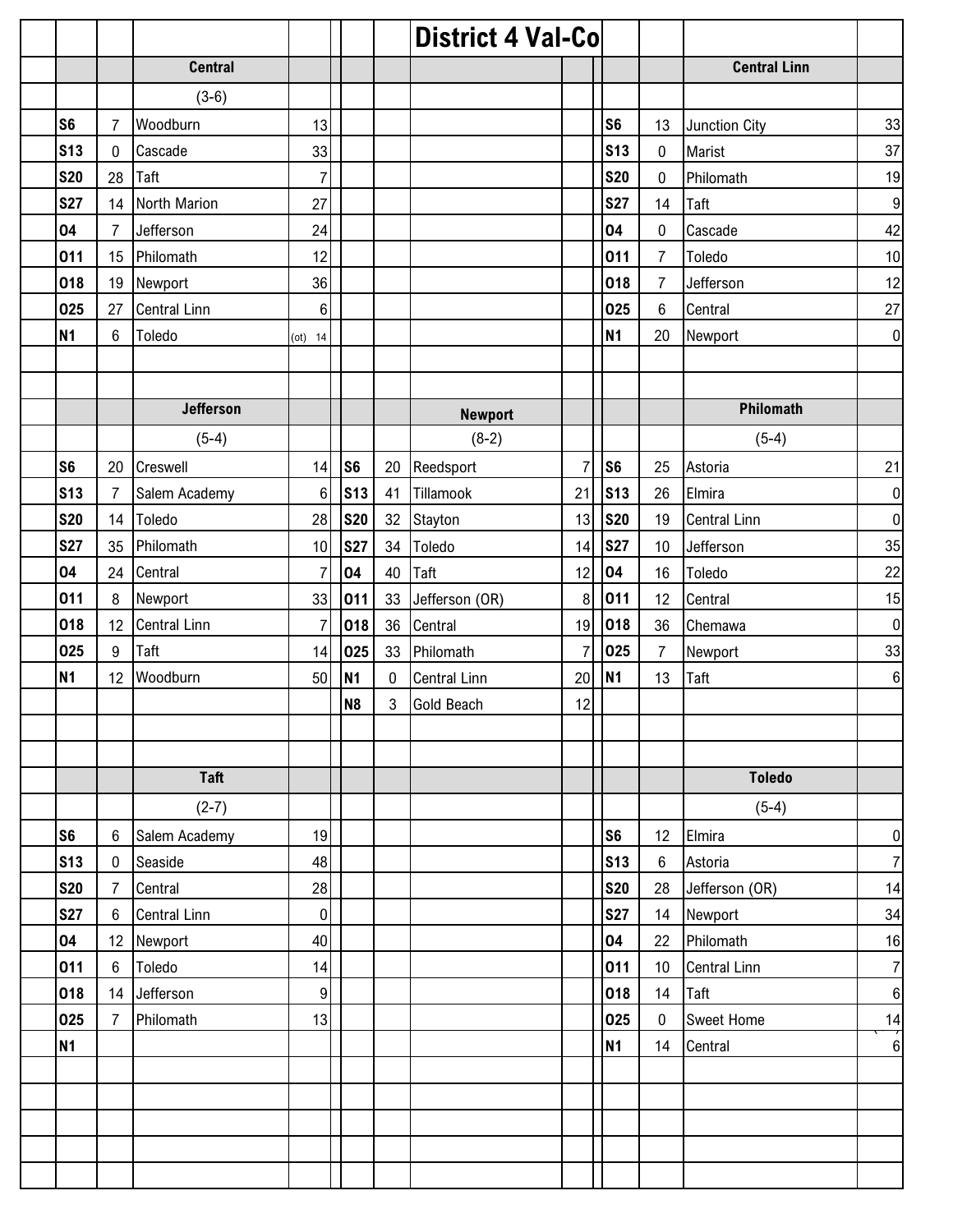|                |                 |                 |                          |                 |                |                 | <b>District 5 Sky-Em</b> |    |                 |                |                      |                  |
|----------------|-----------------|-----------------|--------------------------|-----------------|----------------|-----------------|--------------------------|----|-----------------|----------------|----------------------|------------------|
|                |                 |                 | <b>Creswell</b>          |                 |                |                 |                          |    |                 |                | <b>Elmira</b>        |                  |
|                |                 |                 | $(4-5)$                  |                 |                |                 |                          |    |                 |                | $(0-9)$              |                  |
| S <sub>6</sub> |                 | 14              | Jefferson                | 20              |                |                 |                          |    | S <sub>6</sub>  | 0              | Toledo               | 12               |
|                | <b>S13</b>      | 6               | Siuslaw                  | 18              |                |                 |                          |    | S <sub>13</sub> | 0              | Philomath            | 26               |
|                | <b>S20</b>      | 21              | <b>Pleasant Hill</b>     | 10              |                |                 |                          |    | <b>S20</b>      | 0              | Sutherlin            | 28               |
|                | <b>S27</b>      | 14              | Junction City            | $\overline{7}$  |                |                 |                          |    | <b>S27</b>      | 6              | <b>Pleasant Hill</b> | 21               |
|                | 04              | 6               | Glide                    | 26              |                |                 |                          |    | 04              | 0              | Junction City        | 50               |
|                | 011             | 22              | Bandon                   | $\mathbf 0$     |                |                 |                          |    | 011             | 6              | Glide                | 45               |
|                | 018             | 20              | Elmira                   | 8               |                |                 |                          |    | 018             | 8              | Creswell             | 20               |
|                | 025             | 6               | Marist                   | 7               |                |                 |                          |    | 025             | 0              | Reedsport            | 34               |
| <b>N1</b>      |                 | $\overline{7}$  | Sutherlin                | 14              |                |                 |                          |    | <b>N1</b>       | $\pmb{0}$      | Marist               | 47               |
|                |                 |                 |                          |                 |                |                 |                          |    |                 |                |                      |                  |
|                |                 |                 |                          |                 |                |                 |                          |    |                 |                |                      |                  |
|                |                 |                 | Glide                    |                 |                |                 | <b>Junction City</b>     |    |                 |                | <b>Marist</b>        |                  |
|                |                 |                 | $(6-3)$                  |                 |                |                 | $(2-7)$                  |    |                 |                | $(12-1)$             |                  |
| S <sub>6</sub> |                 | 6               | <b>Myrtle Point</b>      | $\mathbf 0$     | S <sub>6</sub> | 33              | <b>Central Linn</b>      | 13 | S <sub>6</sub>  | 27             | South Umpqua         | 13.00            |
|                | <b>S13</b>      | 14              | <b>Hood River Valley</b> | 32              | <b>S13</b>     | 0               | South Umpqua             | 3  | <b>S13</b>      | 37             | <b>Central Linn</b>  | $\pmb{0}$        |
|                | <b>S20</b>      | 22              | Junction City            | 6               | <b>S20</b>     | $6\phantom{1}6$ | Glide                    | 22 | <b>S20</b>      | 21             | Siuslaw              | 20               |
|                | <b>S27</b>      | 27              | Brookings-Harbor         | 0               | <b>S27</b>     | $\overline{7}$  | Creswell                 | 14 | <b>S27</b>      | 34             | Sutherlin            | 14               |
|                | 04              | 26              | Creswell                 | 6               | 04             | 50              | Elmira                   | 0  | 04              | 39             | <b>Pleasant Hill</b> | 14               |
|                | 011             | 45              | Elmira                   | $6\phantom{1}6$ | 011            | 15              | <b>Marist</b>            | 22 | 011             | 22             | Junction City        | 15               |
|                | 018             | 6               | Marist                   | 21              | 018            | $\overline{7}$  | Sutherlin                | 41 | 018             | 21             | Glide                | $\,6$            |
|                | 025             | $\pmb{0}$       | Sutherlin                | 15              | 025            | $\overline{7}$  | Pleasant Hill            | 14 | 025             | $\overline{7}$ | Creswell             | $\,6$            |
| <b>N1</b>      |                 | 17              | <b>Pleasant Hill</b>     | 7               | <b>N1</b>      | 14              | Coquille                 | 20 | <b>N1</b>       | 47             | Elmira               | $\pmb{0}$        |
|                |                 |                 |                          |                 |                |                 |                          |    | N <sub>8</sub>  | 28             | Toledo               | $\boldsymbol{0}$ |
|                |                 |                 |                          |                 |                |                 |                          |    | <b>N15</b>      | 22             | North Valley         | 21               |
|                |                 |                 |                          |                 |                |                 |                          |    | <b>N22</b>      | 20             | La Salle             | 12               |
|                |                 |                 |                          |                 |                |                 |                          |    | <b>N29</b>      | 6              | Phoenix              | 21               |
|                |                 |                 |                          |                 |                |                 |                          |    |                 |                |                      |                  |
|                |                 |                 | <b>Pleasant Hill</b>     |                 |                |                 |                          |    |                 |                | <b>Sutherlin</b>     |                  |
|                |                 |                 | $(4-5)$                  |                 |                |                 |                          |    |                 |                | $(6-4)$              |                  |
| S <sub>6</sub> |                 | 14              | Siuslaw                  | 13              |                |                 |                          |    | S <sub>6</sub>  | 20             | Douglas              | $\overline{7}$   |
|                | S <sub>13</sub> | 12              | <b>Gold Beach</b>        | 41              |                |                 |                          |    | <b>S13</b>      | 13             | Reedsport            | 14               |
|                | <b>S20</b>      | 10 <sup>1</sup> | Creswell                 | 21              |                |                 |                          |    | <b>S20</b>      | 28             | Elmira               | $\overline{0}$   |
|                | <b>S27</b>      | 21              | Elmira                   | 6               |                |                 |                          |    | <b>S27</b>      | 14             | Marist               | 34               |
|                | 04              | 14              | Marist                   | 39              |                |                 |                          |    | 04              | 6              | <b>Gold Beach</b>    | 33               |
|                | 011             | 14              | Sutherlin                | 20              |                |                 |                          |    | 011             | 20             | <b>Pleasant Hill</b> | 14               |
|                | 018             | 35              | <b>Myrtle Point</b>      | $\,6$           |                |                 |                          |    | 018             | 41             | Junction City        | $\overline{7}$   |
|                | 025             | 14              | Junction City            | $\overline{7}$  |                |                 |                          |    | 025             | 15             | Glide                | $\overline{0}$   |
|                | <b>N1</b>       | $\overline{7}$  | Glide                    | 17              |                |                 |                          |    | <b>N1</b>       | 14             | Creswell             | $\overline{7}$   |
|                |                 |                 |                          |                 |                |                 |                          |    | <b>N8</b>       | $\pmb{0}$      | Phoenix              | 26               |
|                |                 |                 |                          |                 |                |                 |                          |    |                 |                |                      |                  |
|                |                 |                 |                          |                 |                |                 |                          |    |                 |                |                      |                  |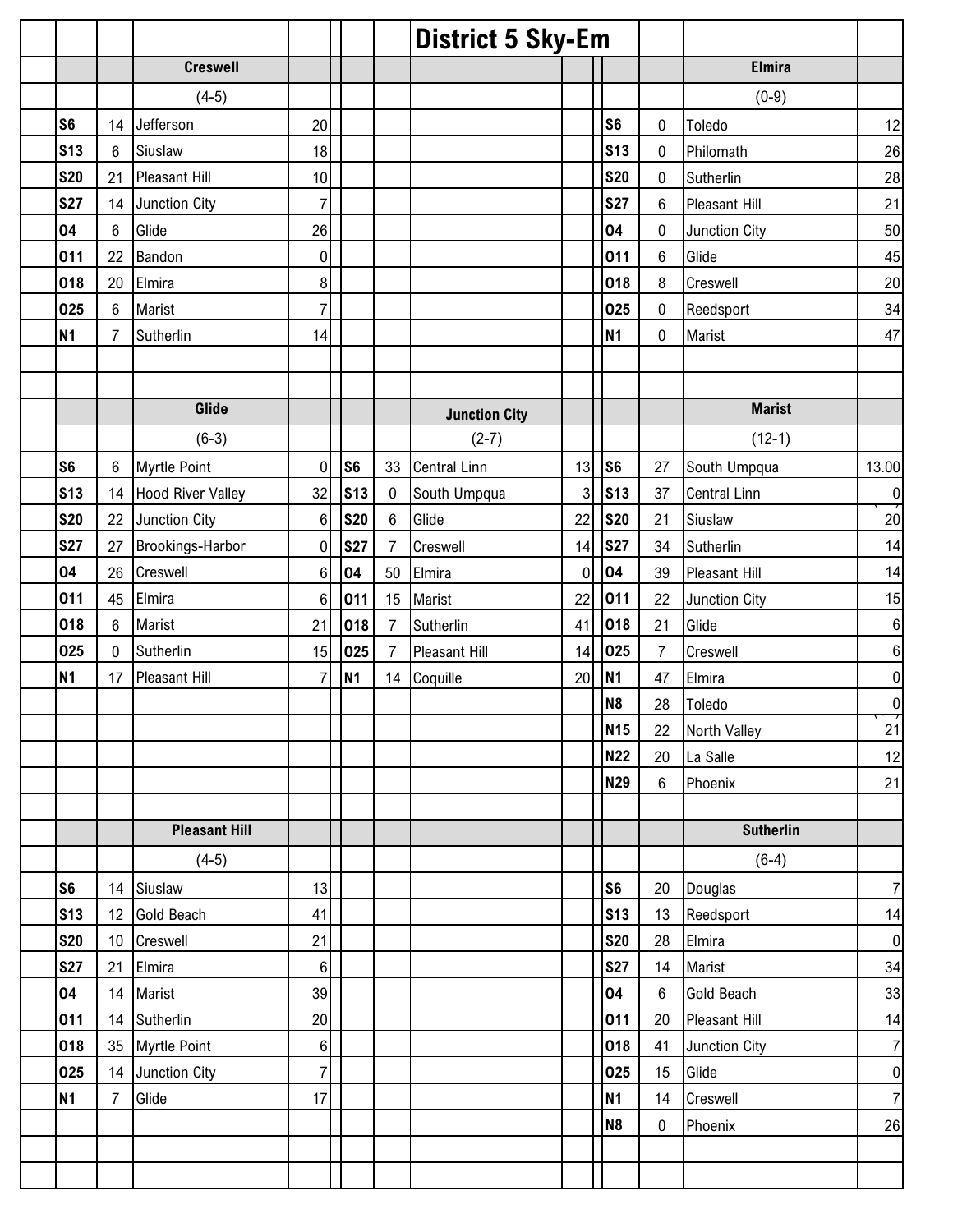|                |                |                         |                  |                |              | <b>District 6 Skyline</b> |    |                 |                |                        |                  |
|----------------|----------------|-------------------------|------------------|----------------|--------------|---------------------------|----|-----------------|----------------|------------------------|------------------|
|                |                | <b>Douglas</b>          |                  |                |              | <b>Henley</b>             |    |                 |                | <b>Illionis Valley</b> |                  |
|                |                | $(0-9)$                 |                  |                |              | $(7-2)$                   |    |                 |                | $(2-7)$                |                  |
| S <sub>6</sub> | 7              | Sutherlin               | 20               | S <sub>6</sub> |              | 42 Klamath Union          | 7  | S <sub>6</sub>  | 12             | St. Helens             | 25               |
| <b>S13</b>     | 6              | <b>Myrtle Point</b>     | 14               | <b>S13</b>     | 56           | Mazama                    | 0  | <b>S13</b>      | 20             | Riddle                 | 14               |
| <b>S20</b>     | 0              | Lakeview                | 13               | <b>S20</b>     | 14           | Phoenix                   | 3  | <b>S20</b>      | $\mathbf{3}$   | South Umpqua           | 24               |
| <b>S27</b>     | 20             | Phoenix                 | 46               | <b>S27</b>     | 28           | Rogue River               | 0  | <b>S27</b>      | 0              | North Valley           | 33               |
| 04             | 8              | South Umpqua            | 44               | 04             | 34           | <b>Illinois Valley</b>    | 7  | 04              | $\overline{7}$ | Henley                 | 34               |
| 011            | $\overline{7}$ | Rogue River             | 44               | 011            | 40           | Lakeview                  | 0  | 011             | 16             | Phoenix                | 42               |
| 018            | 6              | North Valley            | 34               | 018            | 17           | South Umpqua              | 19 | 018             | 15             | Rogue River            | 18               |
| 025            | 6              | <b>Illinois Valley</b>  | 27               | 025            | $\mathbf{0}$ | North Valley              | 10 | 025             | 27             | Douglas                | $6 \mid$         |
| <b>N1</b>      | 14             | Henley                  | 31               | <b>N1</b>      | 31           | Douglas                   | 14 | <b>N1</b>       | 6              | Lakeview               | 9                |
|                |                |                         |                  |                |              |                           |    |                 |                |                        |                  |
|                |                |                         |                  |                |              |                           |    |                 |                |                        |                  |
|                |                | Lakeview                |                  |                |              |                           |    |                 |                | <b>North Valley</b>    |                  |
|                |                | $(3-6)$                 |                  |                |              |                           |    |                 |                | $(9-2)$                |                  |
| S <sub>6</sub> | 0              | <b>Burns</b>            | 32               |                |              |                           |    | S <sub>6</sub>  | 31             | Brookings-Harbor       | 8 <sup>1</sup>   |
| <b>S13</b>     | 28             | Chiloquin               | $6\phantom{.}$   |                |              |                           |    | S <sub>13</sub> | 15             | Enterprise (CA)        | $\boldsymbol{8}$ |
| <b>S20</b>     | 13             | Douglas                 | $\mathbf 0$      |                |              |                           |    | <b>S20</b>      | 21             | Rogue River            | $\overline{0}$   |
| <b>S27</b>     | $6\phantom{1}$ | South Umpqua            | 28               |                |              |                           |    | <b>S27</b>      | 33             | <b>Illinois Valley</b> | $\overline{0}$   |
| 04             | $\overline{7}$ | North Valley            | 42               |                |              |                           |    | 04              | 42             | Lakeview               | $\overline{7}$   |
| 011            | 0              | Henley                  | 40               |                |              |                           |    | 011             | 14             | South Umpqua           | $6 \mid$         |
| 018            | 0              | Phoenix                 | 35               |                |              |                           |    | 018             | 34             | Douglas                | $6 \mid$         |
| 025            | 0              | Rogue River             | 25               |                |              |                           |    | 025             | 10             | Henley                 | $\overline{0}$   |
| <b>N1</b>      | 9              | <b>Illinois Valley</b>  | 6                |                |              |                           |    | <b>N1</b>       | $\overline{7}$ | Phoenix                | 21               |
| <b>N8</b>      |                |                         |                  |                |              |                           |    | N <sub>8</sub>  | 39             | Siuslaw                | 13               |
|                |                |                         |                  |                |              |                           |    | <b>N15</b>      | 21             | Marist Ot)             | 22               |
|                |                |                         |                  |                |              |                           |    |                 |                |                        |                  |
|                |                | <b>Phoenix</b>          |                  |                |              | <b>Rogue River</b>        |    |                 |                | <b>South Umqpua</b>    |                  |
|                |                | $(12-1)$                |                  |                |              | $(3-6)$                   |    |                 |                | $(5-4)$                |                  |
| S <sub>6</sub> | 20             | Yreka-CA                | 0                | S <sub>6</sub> | 35           | Bandon                    | 12 | S <sub>6</sub>  | 13             | Marist                 | 27               |
| <b>S13</b>     | 39             | <b>Brookings-Harbor</b> | 0                | <b>S13</b>     | 7            | Coquille                  | 30 | S <sub>13</sub> | 3              | Junction City          | $\overline{0}$   |
| <b>S20</b>     | 3              | Henley                  | 14               | <b>S20</b>     | 8            | North Valley              | 34 | <b>S20</b>      | 24             | <b>Illinois Valley</b> | 3                |
| <b>S27</b>     | 46             | Douglas                 | 20               | <b>S27</b>     | 20           | Lakeview                  | 0  | <b>S27</b>      | 28             | Lakeview               | $6 \overline{6}$ |
| 04             | 40             | Rogue River             | $\overline{7}$   | 04             | 8            | South Umpqua              | 28 | 04              | 44             | Douglas                | $\boldsymbol{8}$ |
| 011            | 42             | <b>Illinois Valley</b>  | 16               | 011            | 6            | <b>Crook County</b>       | 42 | 011             | 6              | North Valley           | 14               |
| 018            | 35             | Lakeview                | 0                | 018            | 3            | Henley                    | 12 | 018             | 19             | Henley                 | 17               |
| 025            | 27             | South Umpqua            | 6                | 025            | 12           | <b>Illinois Valley</b>    | 7  | 025             | 6              | Phoenix                | 27               |
| <b>N1</b>      | 21             | North Valley            | 7                | <b>N1</b>      | 7            | Phoenix                   | 13 | <b>N1</b>       | 10             | Rogue River            | 13               |
| N <sub>8</sub> | 26             | Sutherlin               | 0                |                |              |                           |    |                 |                |                        |                  |
| <b>N15</b>     | 33             | <b>Gold Beach</b>       | $\boldsymbol{6}$ |                |              |                           |    |                 |                |                        |                  |
| <b>N22</b>     | 14             | <b>Banks</b>            | $\overline{7}$   |                |              |                           |    |                 |                |                        |                  |
| <b>N29</b>     | 21             | Marist                  | 6                |                |              |                           |    |                 |                |                        |                  |
|                |                |                         |                  |                |              |                           |    |                 |                |                        |                  |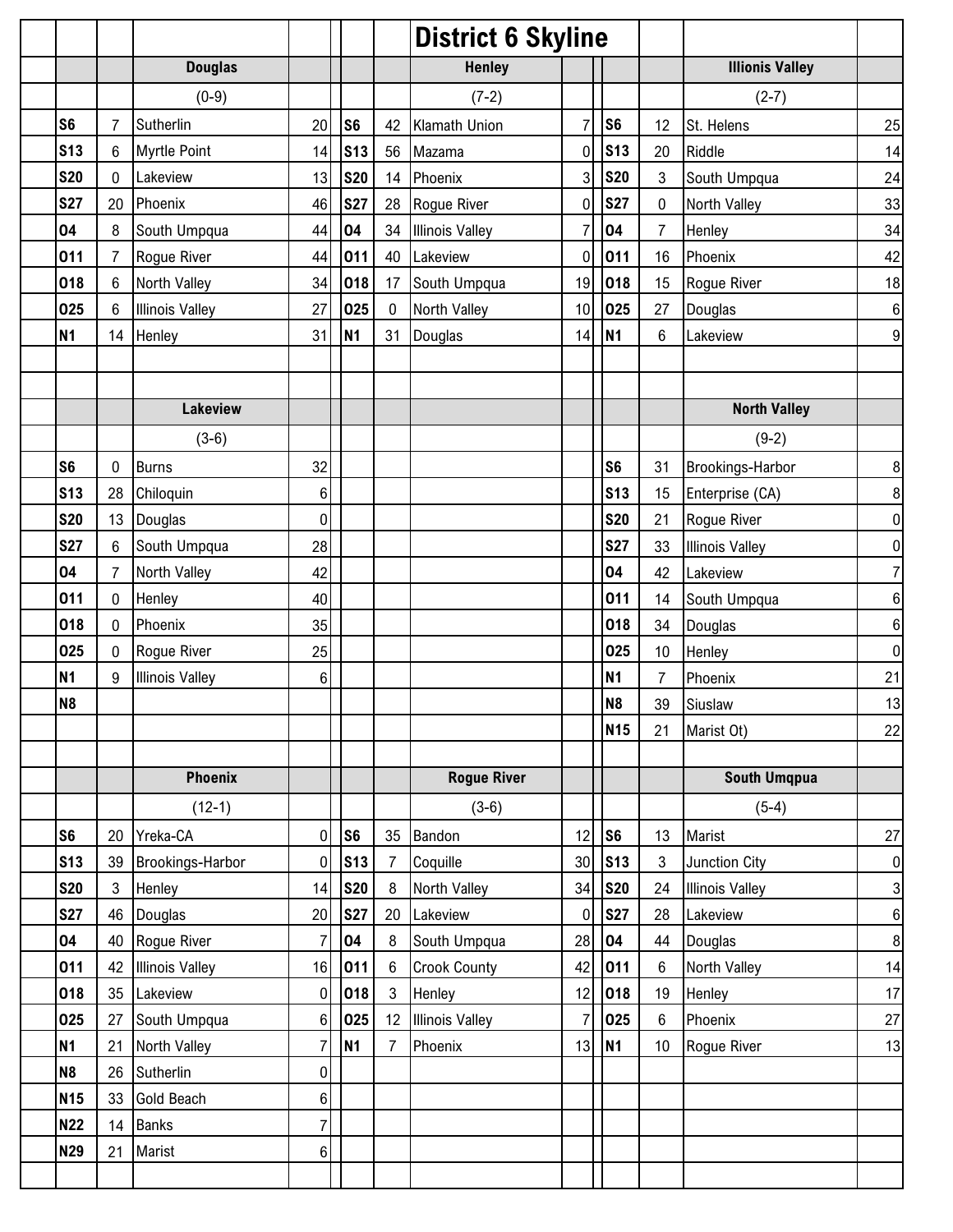|                 |                |                          |                 |                | <b>District 7 Greater Oregon</b> |                |                  |                     |                  |
|-----------------|----------------|--------------------------|-----------------|----------------|----------------------------------|----------------|------------------|---------------------|------------------|
|                 |                | <b>Burns</b>             |                 |                |                                  |                |                  | <b>Madras</b>       |                  |
|                 |                | $(2-6)$                  |                 |                |                                  |                |                  | $(3-6)$             |                  |
| S <sub>6</sub>  | 20             | Middleton (ID)           | 41              |                |                                  | S <sub>6</sub> | $\pmb{0}$        | Seaside             | 34               |
| <b>S13</b>      | 32             | Lakeview                 | $\pmb{0}$       |                |                                  | <b>S13</b>     | $\overline{7}$   | <b>Crook County</b> | 15               |
| <b>S20</b>      | 10             | <b>Grant Union</b>       | 14              |                |                                  | <b>S20</b>     | 20               | Cascade             | 21               |
| <b>S27</b>      | $\,6$          | St. Mary's (Medford)     | 14              |                |                                  | <b>S27</b>     | 14               | <b>Sweet Home</b>   | 32               |
| 04              | $\overline{7}$ | McLoughlin               | 43              |                |                                  | 04             | 21               | Nyssa               | 12               |
| 011             | 20             | Nyssa                    | 31              |                |                                  | 011            | $\boldsymbol{9}$ | Vale                | 18               |
| 018             | 6              | Vale                     | 26              |                |                                  | 018            | 28               | Woodburn            | 16               |
| 025             | 26             | Madras                   | 12              |                |                                  | 025            | 13               | McLoughlin          | $\, 8$           |
| <b>N1</b>       |                |                          |                 |                |                                  | N <sub>1</sub> | 12               | <b>Burns</b>        | 26               |
|                 |                |                          |                 |                |                                  |                |                  |                     |                  |
|                 |                |                          |                 |                |                                  |                |                  |                     |                  |
|                 |                | <b>McLoughlion</b>       |                 |                | <b>Nyssa</b>                     |                |                  | Vale                |                  |
|                 |                | $(2-7)$                  |                 |                |                                  |                |                  | $(8-2)$             |                  |
| S <sub>6</sub>  | $\overline{2}$ | Enterprise               | 14              | S <sub>6</sub> |                                  | S <sub>6</sub> | 8                | Vallivue (ID)       | $\,6$            |
| S <sub>13</sub> | $\pmb{0}$      | <b>Hood River Valley</b> | 21              | <b>S13</b>     |                                  | <b>S13</b>     | $\pmb{0}$        | Homedale (ID)       | $\overline{7}$   |
| <b>S20</b>      | $\pmb{0}$      | Columbia (WA)            | 47              | <b>S20</b>     |                                  | <b>S20</b>     | 14               | Fruitland (ID)      | 13               |
| <b>S27</b>      | 20             | DeSales (WA)             | 36              | <b>S27</b>     |                                  | <b>S27</b>     | 30               | Payette (ID)        | $\boldsymbol{0}$ |
| 04              | 48             | <b>Pilot Rock</b>        | $\mathbf 0$     | 04             |                                  | 04             | 18               | Madras              | 9                |
| 011             | 43             | <b>Burns</b>             | $6\phantom{1}6$ | 011            |                                  | 011            | 32               | McLoughlin          | $\bf 8$          |
| 018             | 14             | Nyssa                    | 33              | 018            |                                  | 018            | 26               | <b>Burns</b>        | 6                |
| 025             | $\, 8$         | Vale                     | 32              | 025            |                                  | 025            | 20               | Nyssa               | $\overline{7}$   |
| <b>N1</b>       | 8              | Madras                   | 13              | <b>N1</b>      |                                  | N <sub>1</sub> | 18               | Cascade             | 14               |
|                 |                |                          |                 |                |                                  | N <sub>8</sub> | 20               | La Salle            | 24               |
|                 |                |                          |                 |                |                                  |                |                  |                     |                  |
|                 |                |                          |                 |                |                                  |                |                  |                     |                  |
|                 |                |                          |                 |                |                                  |                |                  |                     |                  |
|                 |                |                          |                 |                |                                  |                |                  |                     |                  |
|                 |                |                          |                 |                |                                  |                |                  |                     |                  |
|                 |                |                          |                 |                |                                  |                |                  |                     |                  |
|                 |                |                          |                 |                |                                  |                |                  |                     |                  |
|                 |                |                          |                 |                |                                  |                |                  |                     |                  |
|                 |                |                          |                 |                |                                  |                |                  |                     |                  |
|                 |                |                          |                 |                |                                  |                |                  |                     |                  |
|                 |                |                          |                 |                |                                  |                |                  |                     |                  |
|                 |                |                          |                 |                |                                  |                |                  |                     |                  |
|                 |                |                          |                 |                |                                  |                |                  |                     |                  |
|                 |                |                          |                 |                |                                  |                |                  |                     |                  |
|                 |                |                          |                 |                |                                  |                |                  |                     |                  |
|                 |                |                          |                 |                |                                  |                |                  |                     |                  |
|                 |                |                          |                 |                |                                  |                |                  |                     |                  |
|                 |                |                          |                 |                |                                  |                |                  |                     |                  |